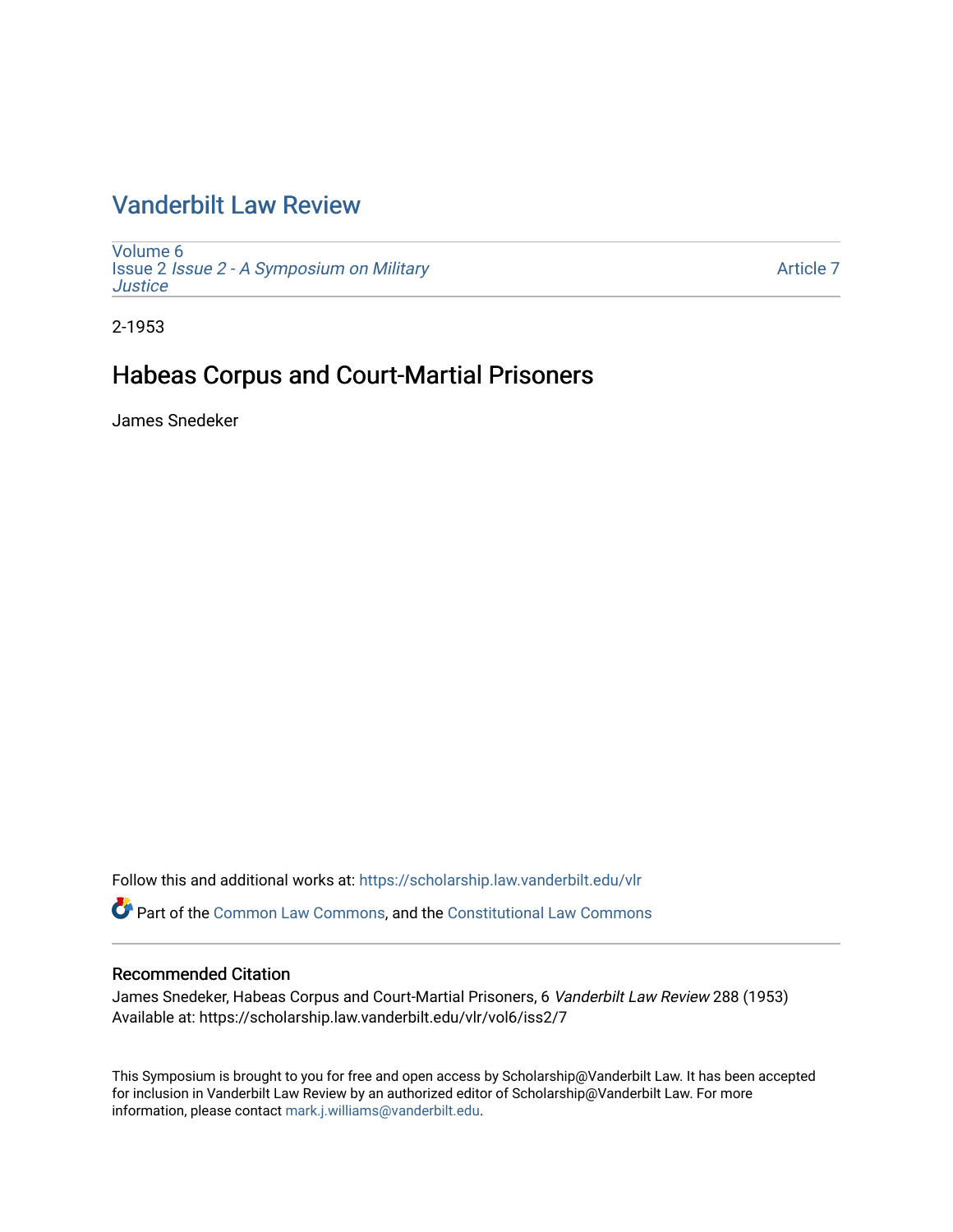## **HABEAS** CORPUS AND COURT-MARTIAL PRISONERS\*

#### **JAMES** SNEDEKERf

#### **A. BACKGROUND OF THE** WRIT

The origin of habeas corpus is lost in the mists of history.1 The leading idea, deliverance by summary legal process from illegal confinement, was present in the laws of countries in existence prior to the beginning of the English law and in other countries which derived none of their principles of jurisprudence or rules of procedure from English law. It was known to Roman law and to old Spanish law.2 It was recognized by the Magna Charta in **1215,** although such recognition was probably not a primary purpose of the barons in forcing King John to sign that document.<sup>3</sup> The writ itself originated in the common law of England,4 where it developed from a procedural writ to one of protection of the individual.<sup>5</sup> In 1679, Parliament passed the famous Habeas Corpus Act,6 which, however, did not change the nature of the existing common law practice, and excepted treason and felony from its provisions.7

The English colonies in America were settled under different forms of colonial government,8 and the English common law, as such, was held not to apply to them.9 The English Habeas Corpus Act made no mention of the colonies, and therefore its provisions did not apply to the colonies.10 The idea of habeas corpus, however, the colonists had brought with them,<sup>11</sup> and the denial of the writ was one of their grievances. 12 Although Queen Anne extended the Habeas Corpus Act to Virginia in **1710,13** and a few courts in other colonies assumed power

\* The opinions or assertions contained in this article are the private ones of the author and are not to be construed as official or as reflecting the views of the Navy Department or the naval service at large. of the Navy Department or the naval service at large.<br>† Brigadier General, USMC, ret; Commissioner of Public Works, Fresno,

Calif; formerly chief of the military justice division of the Judge Advocate General of the Navy 1945-1946; formerly member of law faculty of Univ. of San Francisco; author MILITARY JUSTICE UNDER THE UNIFORM CODE (1953)

1. 25 **Am. JuR.,** *Habeas Corpus* §§ 3,44 (1940). 2. United States ex *rel.* Wheeler v. Williamson, 28 Fed. Cas. 686, 688, No. 16,726 (E.D. **Pa.** 1855); **HURD, HABEAS** Comus 131 **(2d** ed. 1876); **LEE, HISTORICAL JURISPRUDENCE** 229 (1900). **3. RADIN, ANGLO-AMERICAN LEGAL HISTORY** 145 **(1936).**

4. 25 Aw. Jur., Habeas Corpus §§ 3, 45 (1940).<br>5. 3 Br. Comm. \*128–29.<br>6. 31 Car. 2, c. 2 (1679).<br>7. 3 Br. Comm. \*136–38. See Simmons v. Georgia Iron & Coal Co., 117 Ga.

305, 43 S.E. 780 (1903), for a summary of the history of the writ.<br>
8. REINSCH, ENGLISH COMMON LAW IN THE EARLY AMERICAN COLONIES, 1<br>
9. 1 BL. COMM. \*107-08.<br>
9. 1 BL. COMM. \*107-08.<br>
10. 1 CHALMERS, POLITICAL ANNALS OF TH

**(1780). 11.** *Ex parte* Yerger, 8 Wall. **85, 95,** 19 L. **Ed. 932 (U.S.** 1868).

12. **HUm, HABEAS CORPUS 97-100 (2d** ed. **1876); 1 CHALMERS,** POLITICAL **AN-NALS OF THE PRESENT UNITED COLONIEs** 74 **(1780). 13.** HuD, **HABEAS CORPUS** 99 **(2d ed.** 1876).

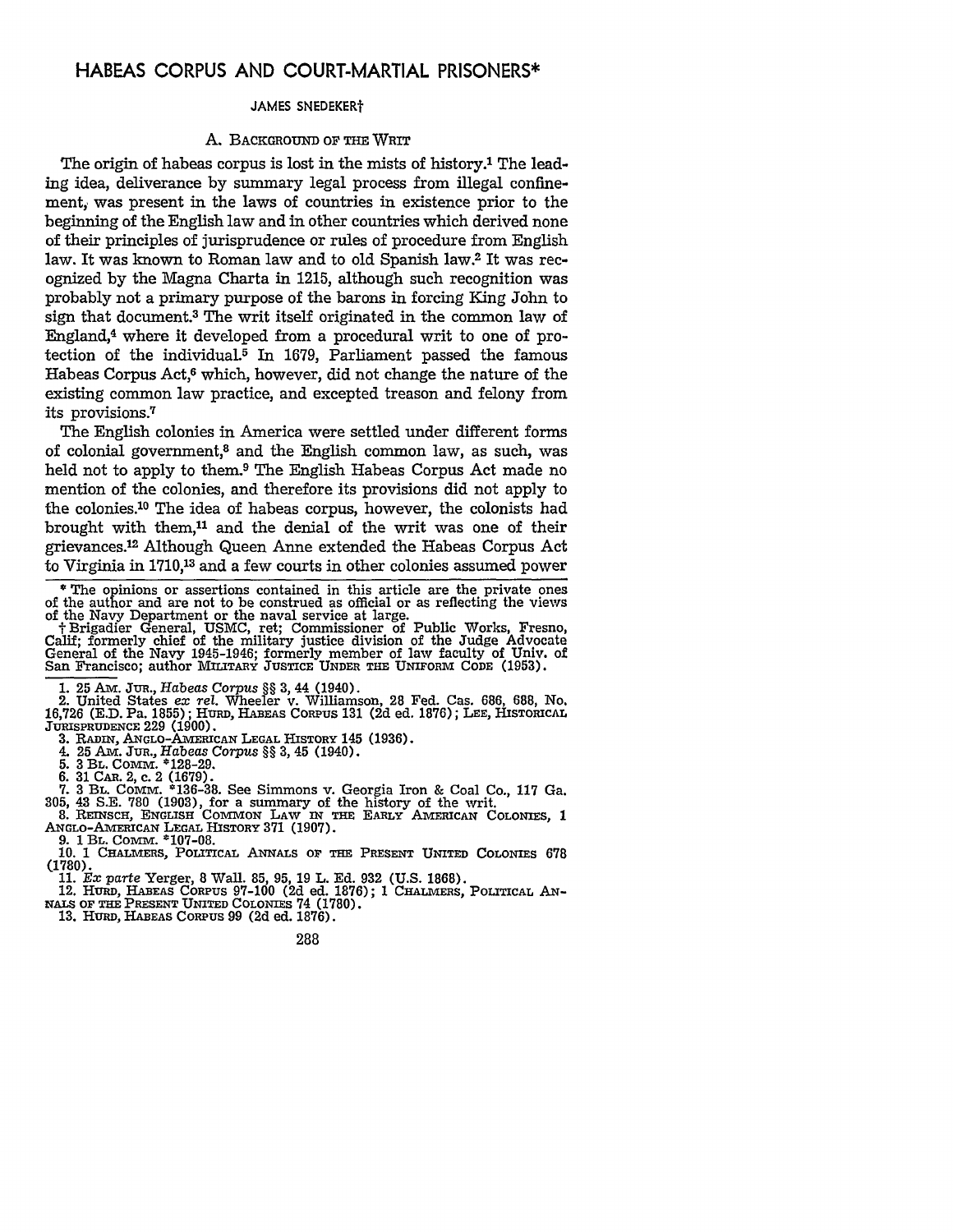to issue the writ,14 there was no general use of the writ.

The only mention of habeas corpus in the Federal Constitution is a provision which requires that "the privilege of the writ of habeas corpus shall not be suspended unless when in cases of rebellion or invasion the public safety may require it."'15 The Constitutional Convention simply assumed the existence of the famous remedy.<sup>16</sup> The exceptional power to suspend the writ vests in Congress and not in the President.<sup>17</sup> To give life to the writ, Congress provided in the Judiciary Act of '1789'8 that the Supreme Court, circuit courts, and district courts should have power to issue the writs not specially provided for by statute which might be necessary for their respective jurisdictions. The Supreme Court first granted an original writ of habeas corpus in 1795,19 but a controversy as to whether such action was an exercise of original, as distinguished from appellate, jurisdiction simmered for 61 years<sup>20</sup> until set at rest by a unanimous decision<sup>21</sup> that it must be appellate jurisdiction. There was nothing in the Judiciary Act which gave to federal courts any exclusive power to issue writs of habeas corpus, and the majority of state courts exercised concurrent jurisdiction, even when the petitioner was held in custody of federal authorities.<sup>22</sup> State courts discharged military personnel from the custody of Army and Navy commanders.<sup>23</sup> Some federal district courts objected,<sup>24</sup> and Chief Justice Kent of New York declared that there was no need for state courts to interfere in such cases,<sup>25</sup> but it was not until 1867 that the Supreme Court had an opportunity to rule on the question. In *Abelman v. Booth,26* the Court ruled that no state judge or court, after being judicially informed that the party is imprisoned under the authority of United States, has any right to interfere with him. Some state courts

14. Carpenter, *Habeas Corpus in* the *Colonies,* 8 *Am.* **HIsT.** REv. 22 (1903); WASHBURN, JUDICIAL HISTORY OF MASSACHUSETTS 195 (1840).<br>15. U.S. Const. Art. I, § 9, cl. 2.<br>16. United States *ex rel.* Wheeler v. Williamson, 28 Fed. Cas. 686, 688, No.

16,726 (E.D. Pa. 1855); Wurfel, *Military Habeas Corpus,* 49 MIcH L. R.v. 493,

508 (1951). 17. Ex *parte* Merryman, **17** Fed. Cas. 144, No. 9487 Cir. Marg. (1861); **Ex** *parte* Bollman, 4 Cranch **75,** 101, 2 L. Ed. 554 (U.S. 1807).

18. 1 **STAT.** 81 (1789), 28 U.S.C.A. § 451 (1951), as amended, 62 **STAT.** 694 (1948), 28 U.S.C.A. § 2241 (1951). 19. United States v. Hamilton, **3** Dall. **17,** 1 L. Ed. 990 **(U.S.** 1795).

20. Wurfel, *Military Habeas Corpus,* 49 Mica L. **REv.** 493, 508-15 (1951). The controversy began with Ex *parte* Bollman and **Ex** *parte* Swartwout, 4 Cranch **75,** 2 L. Ed. 554 (U.S. 1807). 21. **Ex** *parte* Yerger, 8 Wall. 85, 98, 19 L. Ed. 932 (U.S. 1868).

22. HuRD, HABEAS CORPUS 153-98 (2d ed. 1876). 23. Case of Emanuel Roberts, 2 Hall's Law **J.** 192 (Md. 1809); Commonwealth v. Harrison, 11 Mass. 63 (1814); State v. Dimick, 12 N.H. 194, 37 Am.<br>Dec. 197 (1841); Matter of Carlton, 7 Cow. 471 (N.Y. 1828); In re Stacy, 10<br>Johns. 328 (N.Y. 1813); Commonwealth ex rel. Webster v. Fox, 7 Barr. wealth v. Murray, 4 Binney 487, 5 Am. Dec. 412 (Pa. 1812). 24. In the matter of Vermaitre, Am. L. **J.** *(N.s.)* 438 (1850).

25. In the matter of Jeremiah Ferguson, 9 Johns. **239** (N.Y. 1812). **26.** 21 How. 506, 16 L. Ed. 169 (U.S. 1858).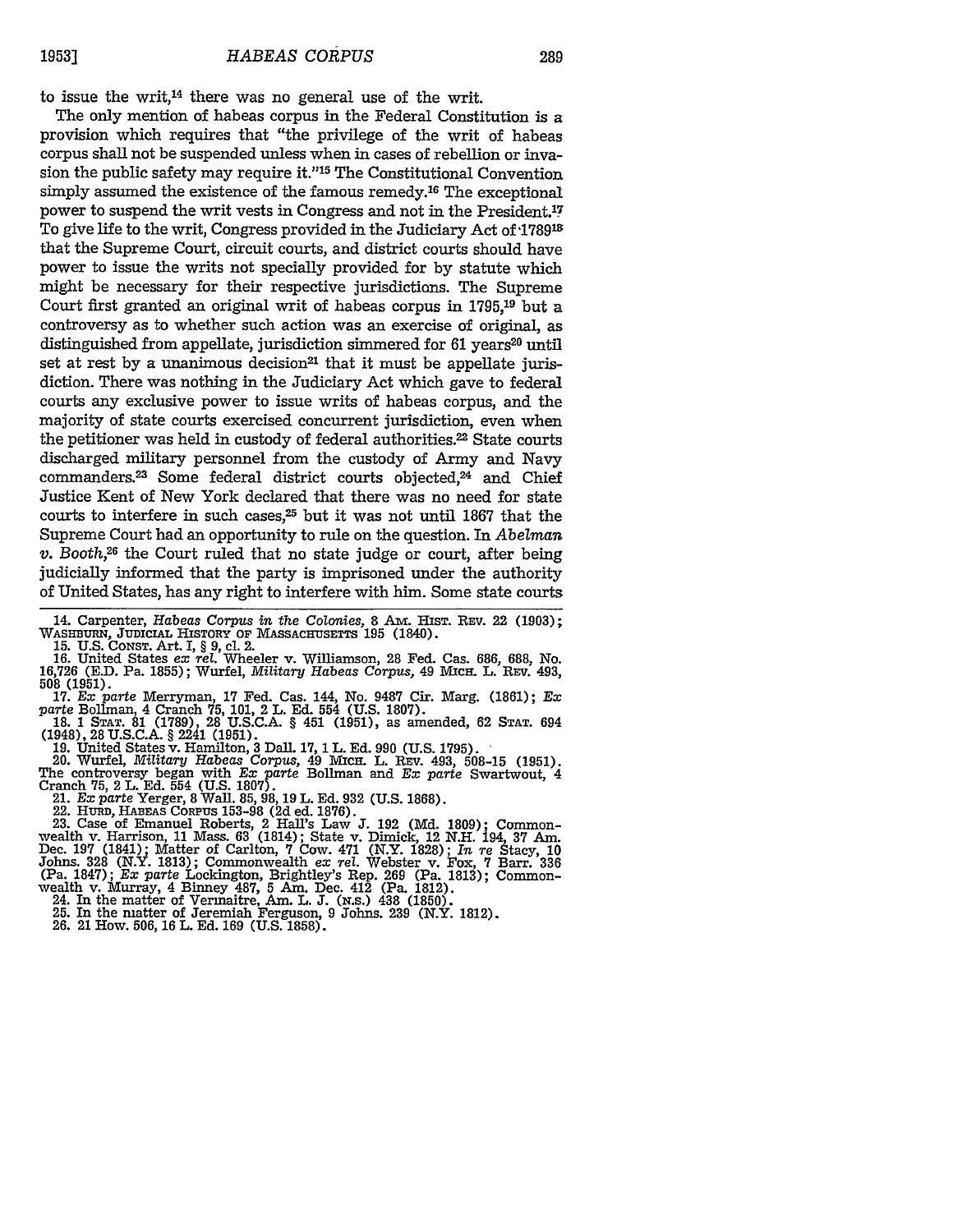held that the opinion referred only to legally exercised authority, and continued to set free illegally restrained servicemen<sup>27</sup> until this practice was brought to a halt by the clear and unequivocal language in *Tarble's* case<sup>28</sup> in 1871. The first court-martial case to reach the Supreme Court by the use of habeas corpus was Ex parte *Reed* in 1879,29 ninety years after the adoption of constitutional government. In denying Reed's petition for certiorari, the Court stated that Reed's court-'martial had jurisdiction, and that its proceedings could not be collaterally impeached because of mere error or irregularity. The theme that the sentence of a court-martial must be void, and not merely voidable,30 runs through the entire line of cases to the present time.31

As modernly used, habeas corpus is a discretionary writ, extraordinary in nature, issued **by** a civil court upon a proper cause shown to inquire into the legality of the physical restraint imposed upon the liberty of a person. It is a summary remedy for unlawful restraint, and cannot be used to perform the functions of an appeal. It is well established that a sentence of a federal military tribunal is not subject to direct review by a civil court,<sup>32</sup> since courts-martial are not courts of the federal judicial system,<sup>33</sup> and Congress has conferred no power upon the civil courts to review the determinations of such a tribunal except to grant writs of habeas corpus for the purpose of an inquiry into the cause of restraint of liberty. $34$  Legal systems predicated upon organizations of armed forces are of ancient origin, and have long been treated as clear and distinct from the legal systems applicable to the nonmilitary populace.3 Even under the power to issue writs of habeas corpus, a civil court is limited in its action to the discharge of the petitioner from the custody of those illegally restraining him, and

32. *Ex parte* Vallandingham, 1 Wall. 243, **17** L. Ed. **589** (U.S. 1863), in which the Supreme Court held it did not have jurisdiction to review by certiorari the proceedings of a military commission.

33. Dynes v. Hoover, 20 How. 65, 79, **15** L. Ed. **838 (U.S.** 1858). 34. Gusik v. Schilder, 340 U.S. 128, 71 Sup. Ct. 149, 95 L. Ed. 146 (1950); Re Yamashita, **327** U.S. 1, 66 Sup. Ct. 340, 90 L. Ed. 499 (1946). 85. Wurfel, *Military Habeas Corpus,* 49 Mic. L. REv. 493-99 (1951).

**<sup>27.</sup>** For example, John McConologue's Case, **107** Mass. 154 (1871).

<sup>28. 13</sup> Wall. 397, 20 L. Ed. **597** (U.S. 1871). 29. 100 U.S. **13,** 25 L. Ed. 538 (1879). The Supreme Court had considered the validity of trials by court-martial in other types of cases, however, such as Wise v. Withers, 3 Cranch 331, 2 L. Ed. 457 (U.S. 1806), in trespass by force and arms; Martin v. Mott, 12 Wheat. 19, 6 L. Ed. 537 (U.S. 182 replevin; and Dynes v. Hoover, 20 How. **65,** 15 L. Ed. 838 (U.S. 1858), in a damage suit for false imprisonment. In these cases, the Court laid down the rule that civil courts did not have power to alter the sentences of courtsmartial which had been regularly convened, had proceeded legally and which had imposed a sentence not forbidden by law; and this rule, ready-made, was applied in habeas corpus cases. See Wurfel, *Military Habeas Corpus*, 49<br>MICH L. REV. 493, 515-19 (1951).<br>30. Ex parte Reed, 100 U.S. 13, 23, 25 L. Ed. 538 (1879).<br>31. Hiatt v. Brown, 339 U.S. 103, 70 Sup. Ct. 495, 94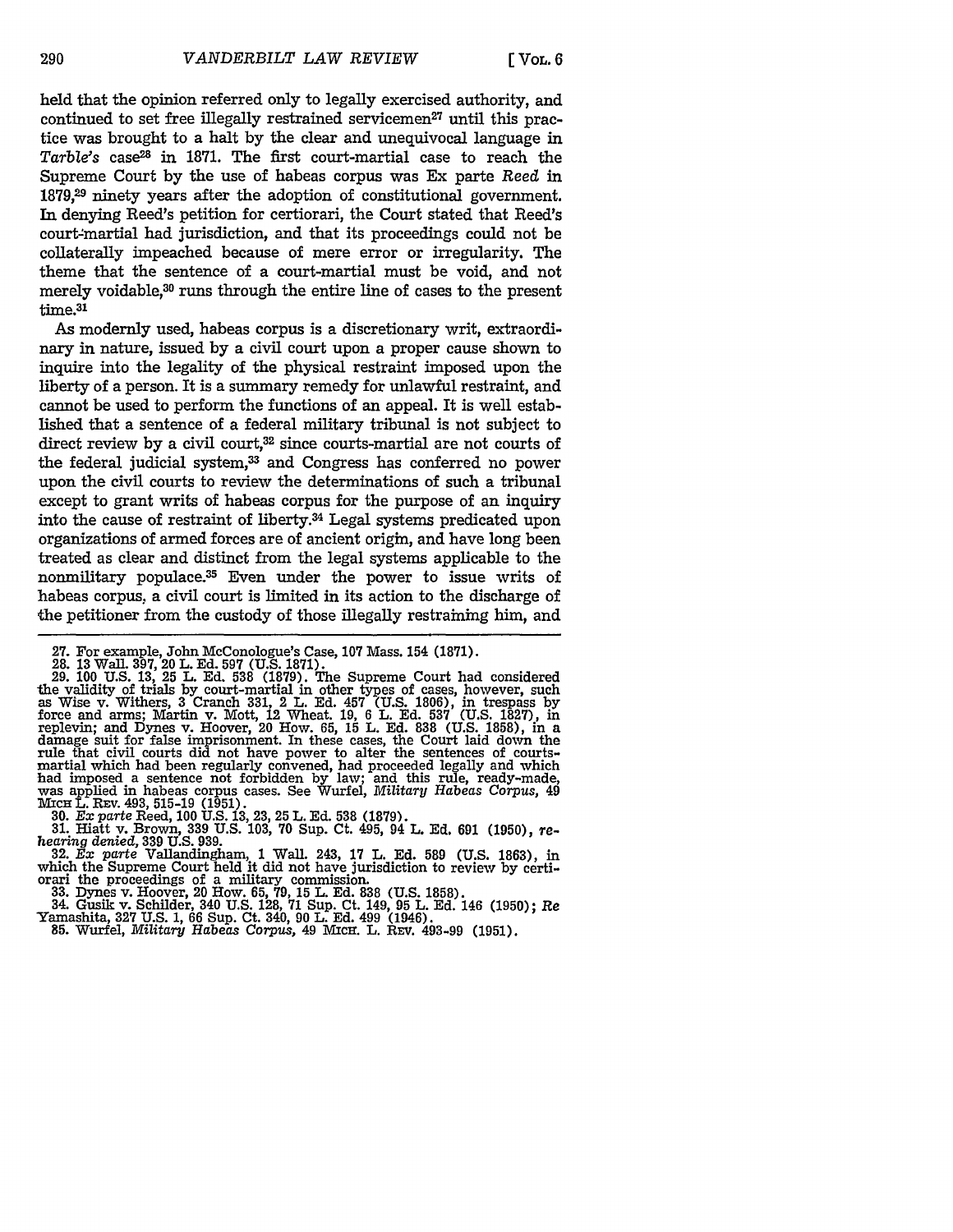cannot revise or order the correction of the court-martial sentence under the authority of which he was restrained.36 If a petitioner is not in confinement or under other physical restraint, as distinguished from moral restraint, such as military arrest or parole, a writ of habeas corpus affords him no relief.<sup>37</sup>

### **B. EXHAUSTION OF OTHER REMEDIES**

A system of initial<sup>38</sup> and appellate<sup>39</sup> review of courts-martial is established under the Uniform Code. The record of a court-martial undergoes an intensive review in the department of the armed force to which the accused belongs, and in serious cases may be reviewed by a Court of Military Appeals which is unconnected with any armed force. If the case of the accused is not referred to the Court of Military Appeals by the Judge Advocate General, the accused has the burden of petitioning this court for a review, and must do so, if at all, within thirty days from the time he is notified of the decision of the board of review in his case.40 If the sentence as approved by the convening authority extends to death, dismissal, dishonorable discharge, badconduct discharge, or confinement for one year or more, the accused may petition the Judge Advocate General for a new trial on grounds of newly discovered evidence or fraud on the court, and must do so, if at all, within one year after the convening authority's approval of such sentence.<sup>41</sup>

If these remedies, internal to the military judicial system, do not afford appropriate relief, the accused must turn to the civil courts. If he has, by an invalid court-martial sentence involving dismissal, discharge, or forfeiture of pay, suffered a monetary loss, he may bring suit in the United States Court of Claims.<sup>42</sup> But this court cannot do full justice, for it lacks power to restore the suitor to his former military status, and it has no jurisdiction to relieve from unlawful

184 F.2d **606 (D.C.** Cir. **1950).** 38. That is, a review by the convening authority or by his superior in command.

**39.** That is, by the Judge Advocate General, the boards of review and the Court of Military Appeals. 40. Uniform Code of Military Justice, art. 67(c), 64 **STAT. 108 (1950), 50**

**U.S.C.A.** §§ **551-736 (1951).** 41. **UCMJ** art. **73, 50 U.S.C.A.** § **660 (1951).**

42. Shapiro v. United States, **69 F.** Supp. **205** (Ct. **Cl.** 1947).

**<sup>36.</sup>** Wales v. Whitney, 114 U.S. 564, **5** Sup. Ct. 1050, **29** L. Ed. 277 (1885); Goldstein v. Johnson, 184 F.2d 342 (D.C. Cir. 1950). 37. Ibid. But if the petition is brought by a party in interest other than the

person whose release is sought, such as that of a parent to obtain the release of a minor child from the armed forces, the moral restraint incident to the military status of the minor is sufficient, and the restraint is against the rights of the parent. Goodman v. Hearn, 153 F.2d 186 (5th Cir. 1946); *Ex parte* King, 246 Fed. **868** (E.D. Ky. 1917); *Ex parte* Lewkowitz, **163** Fed. 646 (C.C.N.Y. 1908). The result is otherwise, if the person in service is the only real party in interest, though the petition is brought in his behalf by another. Nash v. MacArthur,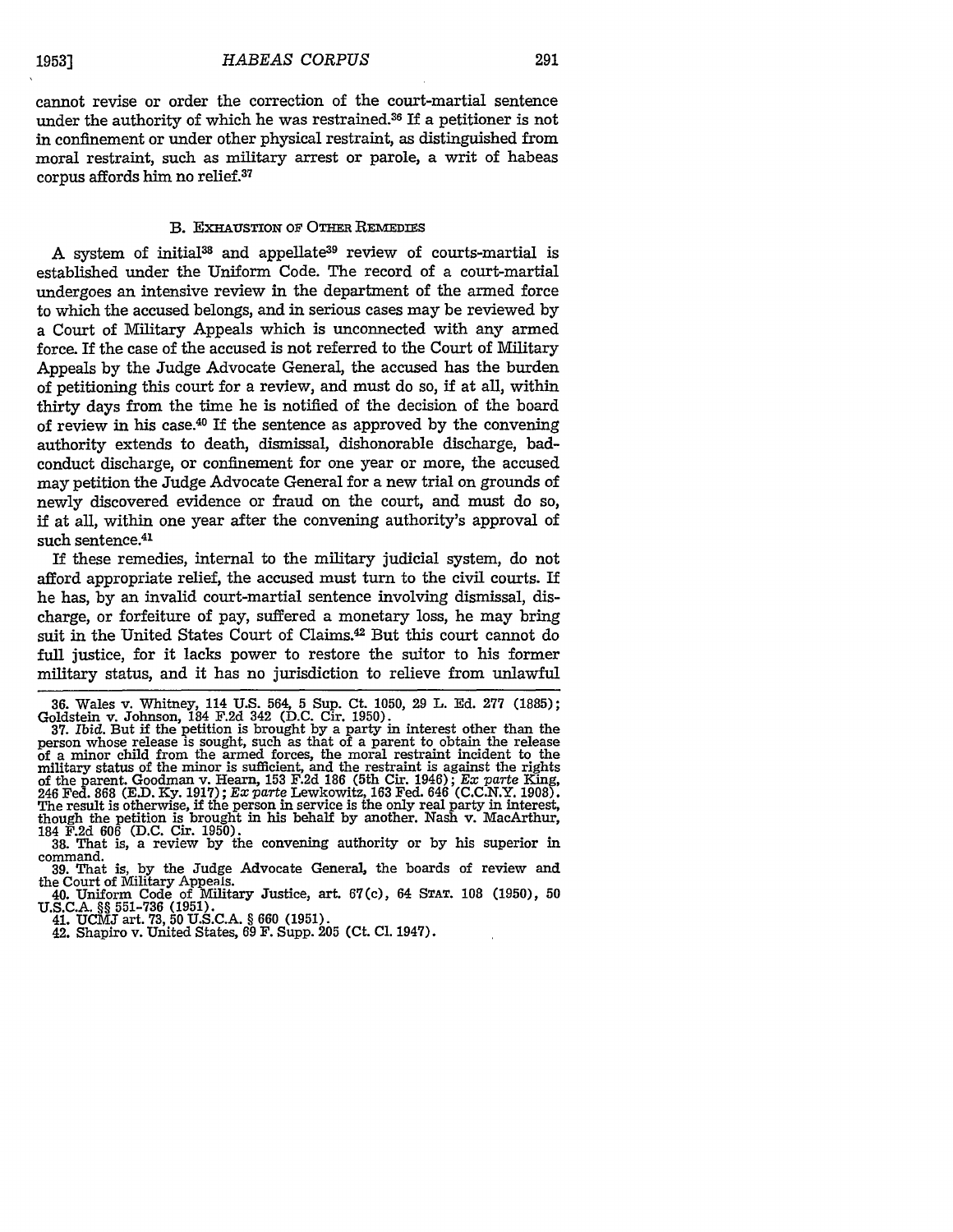restraint. To correct an injustice which transcends the pocketbook, the accused looks to the federal district courts. There he finds five possible remedies: mandamus, certiorari, writ of prohibition, declaratory judgment and writ of habeas corpus. But he finds that, for relief from military tribunals, neither mandamus,<sup>43</sup> certiorari,<sup>44</sup> writ of prohibition<sup>45</sup> nor declaratory judgment<sup>46</sup> is available. The sole remaining remedy is that of habeas corpus, available only to an accused under present physical restraint, and then only if all other remedies have first been exhausted.<sup>47</sup>

The doctrine that habeas corpus is an extraordinary remedy which cannot be used until all other remedies which the law has provided have been exhausted was well established prior to any positive legislation on the subject.48 It was applied **by** the Supreme Court to petitioners who were tried in state courts, and an appeal from the highest state court to the Supreme Court **by** appeal or writ of certiorari was made a condition precedent to the right to file a petition for habeas corpus in the federal district courts.49 The theory of the rule appears to rest upon the principle of federal-state comity, that of avoiding interference with operation of a state's judicial system until the latter has finally disposed of the matter at hand.50 The very practical reason, however, was to stem the flow of petitions arising out of state convictions.<sup>51</sup> These had reached alarming proportions by 1948, and constituted a major problem in the administration of justice.52 In that year, Congress transformed the Supreme Court's rule into positive legislation,53 which

43. United States *ex* rei. French v. Weeks, 259 **U.S.** 326, 42 Sup. Ct. 505, 66 L. Ed. 965 (1922). 44. *In re* Vidal, 179 U.S. 126, 21 Sup. Ct. 48, 45 L. Ed. **118** (1900).

45. Smith v. Whitney, 116 U.S. 167, 6 Sup. Ct. 570, 29 L. Ed. 601 (1886); Wales v. Whitney, 114 U.S. 564, 5 Sup. Ct. 1050, 29 L. Ed. 277 (1885). See United States v. Maney, 61 Fed. 140 (C.C. Minn. 1894). 46. Brown v. Royall, 81 F. Supp. 767 (D.D.C. 1949).

 $\ddot{\phantom{0}}$ 

47. Whelchel v. McDonald, 340 U.S. 122, 71 Sup. Ct. 146, 95 L. Ed. 141 (1950); Gusik v. Schilder, 340 U.S. 128, 71 Sup. Ct. 149, 95 L. Ed. 146 (1950).

48. Sunal v. Large, **332** U.S. 174, 67 Sup. Ct. 1588, 91 L. Ed. 1982 (1947); Adams v. United States, **317** U.S. 269, 63 Sup. Ct. 236, 87 L. Ed. 268 (1942);

Goto v. Lane, 265 U.S. 393, 44 Sup. Ct. 525, 68 L. Ed. 1070 (1924).<br>49. Ex parte Hawk, 321 U.S. 114, 64 Sup. Ct. 448, 88 L. Ed. 572 (1944). Al-<br>though the Court, in Wade v. Mayo, 334 U.S. 672, 68 Sup. Ct. 1270, 92 L. Ed.<br>1 former stand in Darr v. Burford, **339** U.S. 200, 70 Sup. Ct. 587, 94 L. Ed. 761 **(1950).**

**50.** Comment, 49 1Mcm L. REV. **611,** 614-17 **(1951),** expressing the view that comity was an insufficient reason for erecting an additional procedural barrier between the habeas corpus petitioner and adjudication of the merits of his claim.

**51.** Wurfel, *Military Habeas Corpus,* 49 MICH. L. REv. 699 **(1951). 52.** The flow reached the **600** a year mark, 96% of which had little or no legal merit. Address of Chief Justice Vinson before the American Bar Association, Sept. **7,** 1949, reported in **70** Sup. Ct. xiii (1949). See 8 F.R.D. **171, 172** (1948); 7 F.R.D. **313** (1947); Comment, 49 MIcir. L. REV. **611-12 (1951). 53. 62 STAT. 967** (1948), as amended, **63 STAT. 105** (1949), 28 **U.S.C.A.** §§ 2254,

**2255 (1950).**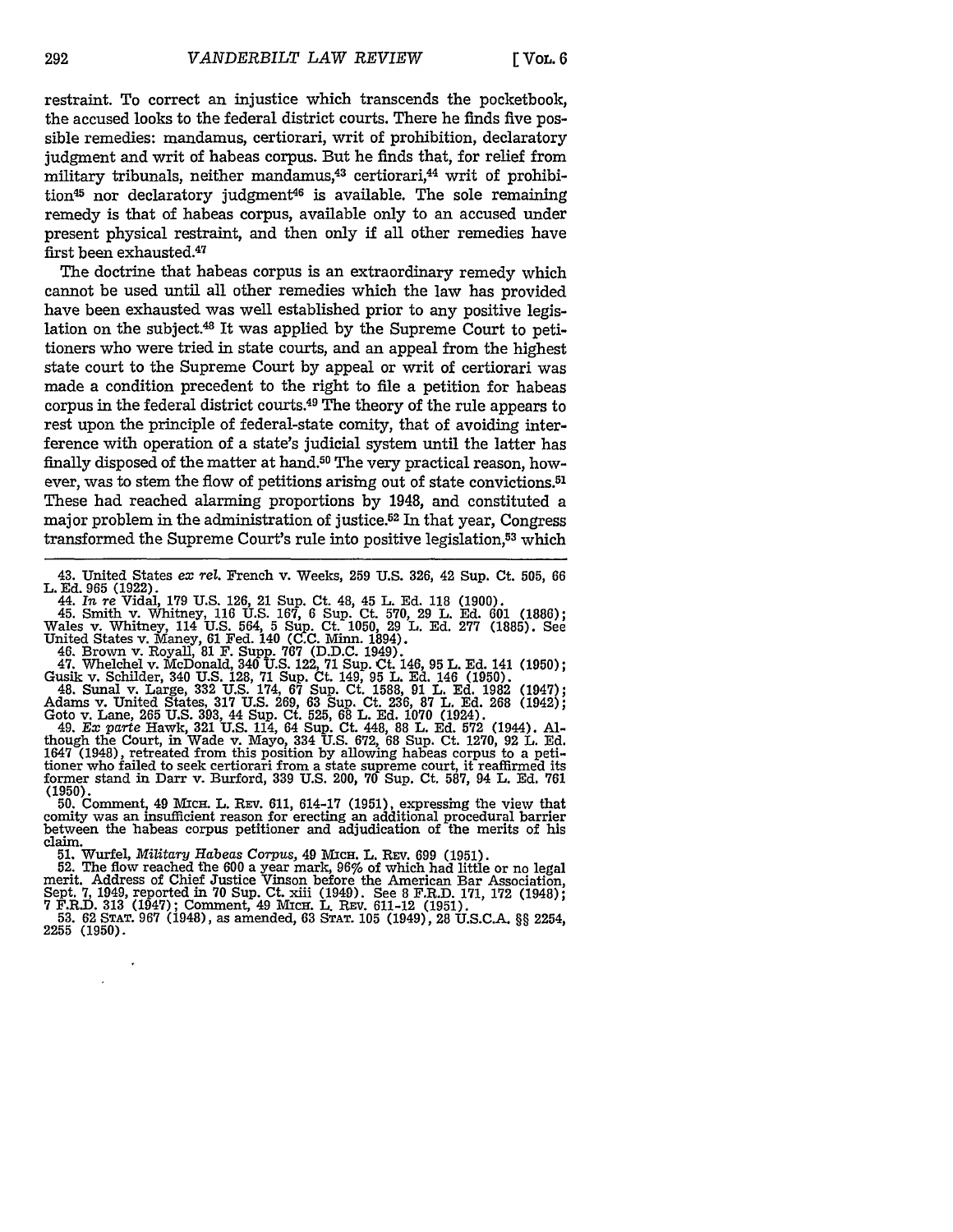has been held constitutional<sup> $54$ </sup> and is being enforced.<sup>55</sup>

The rule requiring exhaustion of other remedies was not applied to petitioners held in custody under the authority of a court-martial sentence prior to 1948. No federal-state comity was involved, and such petitioners lacked the regular appeal to courts of the federal system which was available to petitioners convicted in federal district courts. The practical purpose of reducing the increasing flood of petitions for habeas corpus, however, applied to military prisoners,  $56$  and in 1948 Congress amended the Army's Articles of War<sup>57</sup> to provide, in language almost identical to that of Article 76 of the Uniform Code, for mandatory utilization of the remedies available within the established military judicial system. The provision was held constitutional,<sup>58</sup> and was so interpreted as to make the exhaustion of all available military judicial and administrative remedies a condition precedent to the exercise of the privilege of habeas corpus.59

The Uniform Code provides that the prescribed appellate review of records of trial, the proceedings, findings and sentences of courtsmartial as approved, reviewed or affirmed as required by the Code, and all dismissals and discharges carried into execution pursuant to such sentences, shall be final and conclusive. It further provides that courtmartial orders published and all action taken pursuant to such proceedings shall be binding upon all departments, courts, agencies and officers of the United States, subject only to action upon a petition for a new trial as provided in Article **73** and to action by the Secretary of a Department as provided in Article 74, and the authority of the President.<sup>60</sup> Prior to the exhaustion of available remedies under the Code, the resort to habeas corpus to test the legality of restraint imposed pursuant to a court-martial sentence is premature and will be ineffective.61 After such exhaustion, habeas corpus is available, as

54. Martin v. Hiatt, 174 F.2d 350 (5th Cir. 1949). The rule does not deny<br>the privilege of habeas corpus, but merely defines prerequisites to its use.<br>55. Darr v. Burford, 339 U.S. 200, 70 Sup. Ct. 587, 94 L. Ed. 761 (1950

**56.** In the three and one-half years following World War II, Army prisoners alone filed 200 petitions for habeas corpus. *Hearings before the Committee on Armed Services on H.R. 4080,* 81st Cong., 1st Sess. 260, 263 (1949). The rule that the doctrine of res judicata has no formal application to habeas corpus, Innes v. Hiatt, 141 F.2d 664 (3d Cir. 1944), permitted abuse of the privilege, and a single petitioner convicted **by** an Army court-martial is reported to have filed seventeen different petitions, all of which were groundless. Jackson v. Gough, **170** F.2d 630, 632 (5th Cir. 1948); Wurfel, *Military Habeas Corpus,* <sup>49</sup> 1MIcH. L. R v. 699, 702-03 (1951).

57. Art. 53 of the Articles of War of 1948, 10 U.S.C.A. § 1525 (1952).<br>58. Gusik v. Schilder, 340 U.S. 128, 71 Sup. Ct. 149, 95 L. Ed. 146 (1950).<br>59. Whelchel v. McDonald, 340 U.S. 122, 71 Sup. Ct. 146, 95 L. Ed. 141 (195 Gusik v. Schilder, 340 U.S. 128, **71** Sup. Ct. 149, **95** L. Ed. 146 (1950). 60. UCMJ art. **76,** 50 U.S.C.A. § 663 (1950).

61. Whelchel v. McDonald, 340 U.S. 122, **71** Sup. Ct. 146, 95 L. Ed. 141 (1950); Gusik v. Schilder, 340 U.S. 128, **71** Sup. Ct. 149, 95 L. Ed. 146 (1950).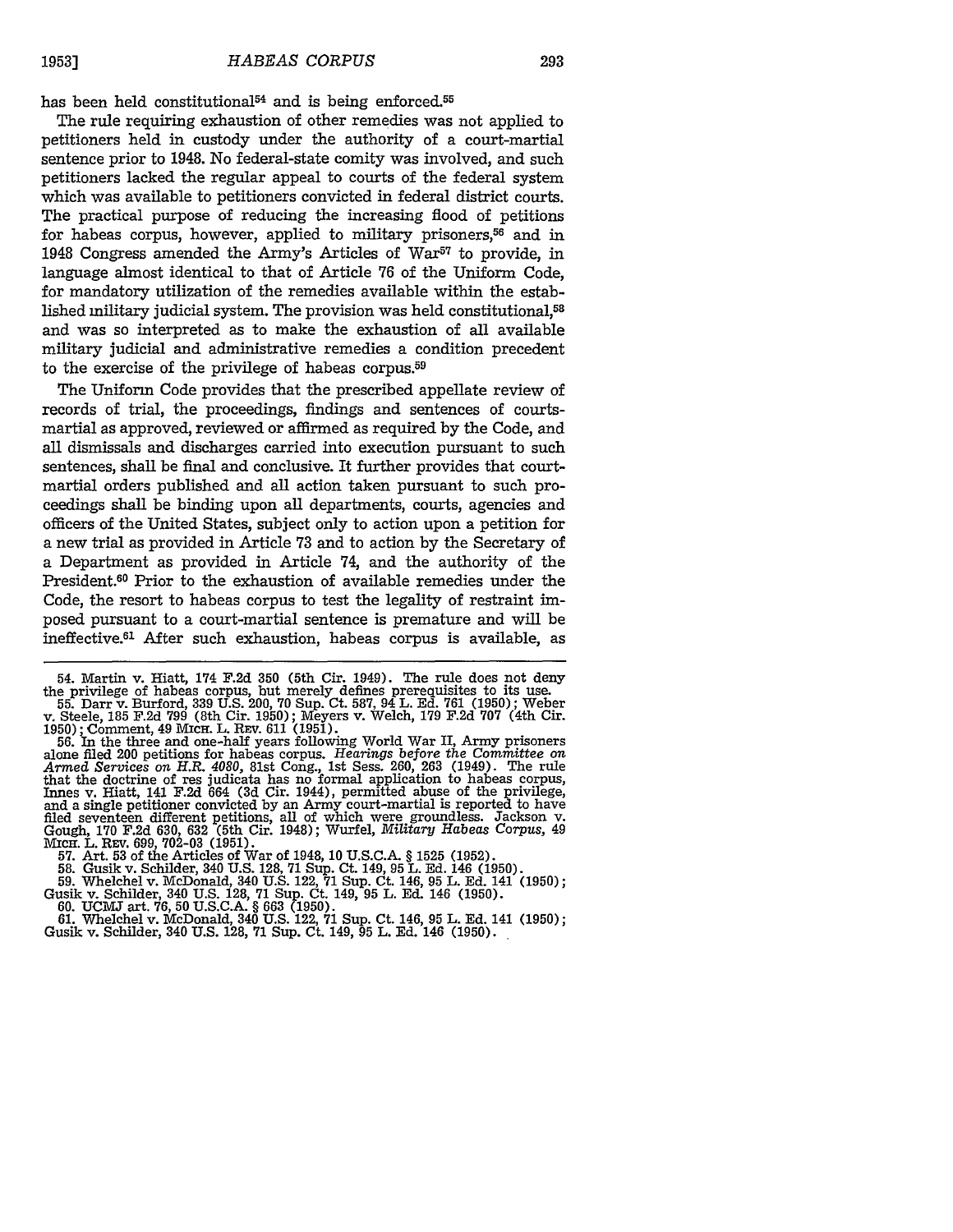Congress intended it should be.62 The finality provision merely describes the terminal point for proceedings within the court-martial system, 63 and when that point is reached, the lawfulness of the action taken under the system is subject to determination in the federal courts.64 The terminal point of any particular case will depend upon the type of court-martial which imposed the sentence and the type of sentence imposed and approved or confirmed. If a Code remedy is unavailable to a particular accused, no petition for such a remedy is, of course, required of him. Where a Code remedy is available, however, the terminal point is not reached by the mere filing of a petition for such remedy; the remedy must be not only initiated, but exhausted, and federal district courts have consistently dismissed petitions for habeas corpus filed a short time after the submission to a Judge Advocate General of a petition for a new trial.65 There is no limit of time within which a Judge Advocate General is bound to act upon a petition for a new trial, and a petition for habeas corpus would undoubtedly be allowed after an unreasonable period of time had elapsed without decisive action upon such petition for a new trial. If resort to an available remedy is actually shown to be futile, the federal courts will not consider exhaustion of that remedy a condition precedent to the privilege of habeas corpus;<sup>66</sup> but a mere allegation of futility is insufficient.67 The burden of proving the exhaustion of available remedies or the futility thereof is upon the petitioner.

The practical effect of the rule requiring exhaustion of all available remedies as a condition precedent to the privilege of habeas corpus is to stem the flow of petitions to the federal civil courts, 68 and to divert the prospective petitioners into the military channels which afford a remedy "much better adapted to reach justice than any within the power of the district court on habeas corpus."<sup>69</sup> The opportunity for effective relief appears to be at least twelve times greater within the

62. *Hearings before the Committee on Armed Services* on *H.R. 2498,* 81st Cong., 1st Sess. 1963, 1277 (1949). The finality provision does not purport to deprive civil courts of their habeas corpus jurisdiction. Gusik v. Schilder, 340 U.S. 128, **71** Sup. Ct. 149, 95 L. Ed. 146 (1950). 63. Gusik v. Schilder, 340 U.S. 128, **71** Sup. Ct. 149, 95 L. Ed. 146 (1950).

64. McGrath v. Kristensen, 340 U.S. 162, 71 Sup. Ct. 224, 95 L. Ed. **173** (1950), citing Gusik v. Schilder, 340 U.S. 128, 71 Sup. Ct. 149, 95 L. Ed. 146 (1950). 65. Wurfel, *Military Habeas Corpus,* 49 Mcr. L. REv. 699, 709-10 (1951),

citing unreported cases. 66. "Good judicial administration is not furthered by insistence on futile procedure." Wade v. Mayo, 334 U.S. 672, 681, 68 Sup. Ct. 1270, 92 L. Ed. 1647 (1948).

**67.** In the *Gusik* case, an allegation of futility was made, and the circuit court said that "it would seem unsound to relegate the appellee to an application for review . . . at the hazard of surrendering important constitutional rights if such a hazard exists." Schilder v. Gusik, 180 F.2d 662, 665 (6th Cir. 1950). The Supreme Court remarked that in this case if resort to the military remedy proves futile, no rights have been sacrificed. Gusik v. Schilder, 340<br>U.S. 128, 132-33, 71 Sup. Ct. 149, 95 L. Ed. 146 (1950).<br>68. Wurfel, Military Habeas Corpus, 49 MICH. L. REV. 699, 710 (1951).<br>69. Whelchel v. Mc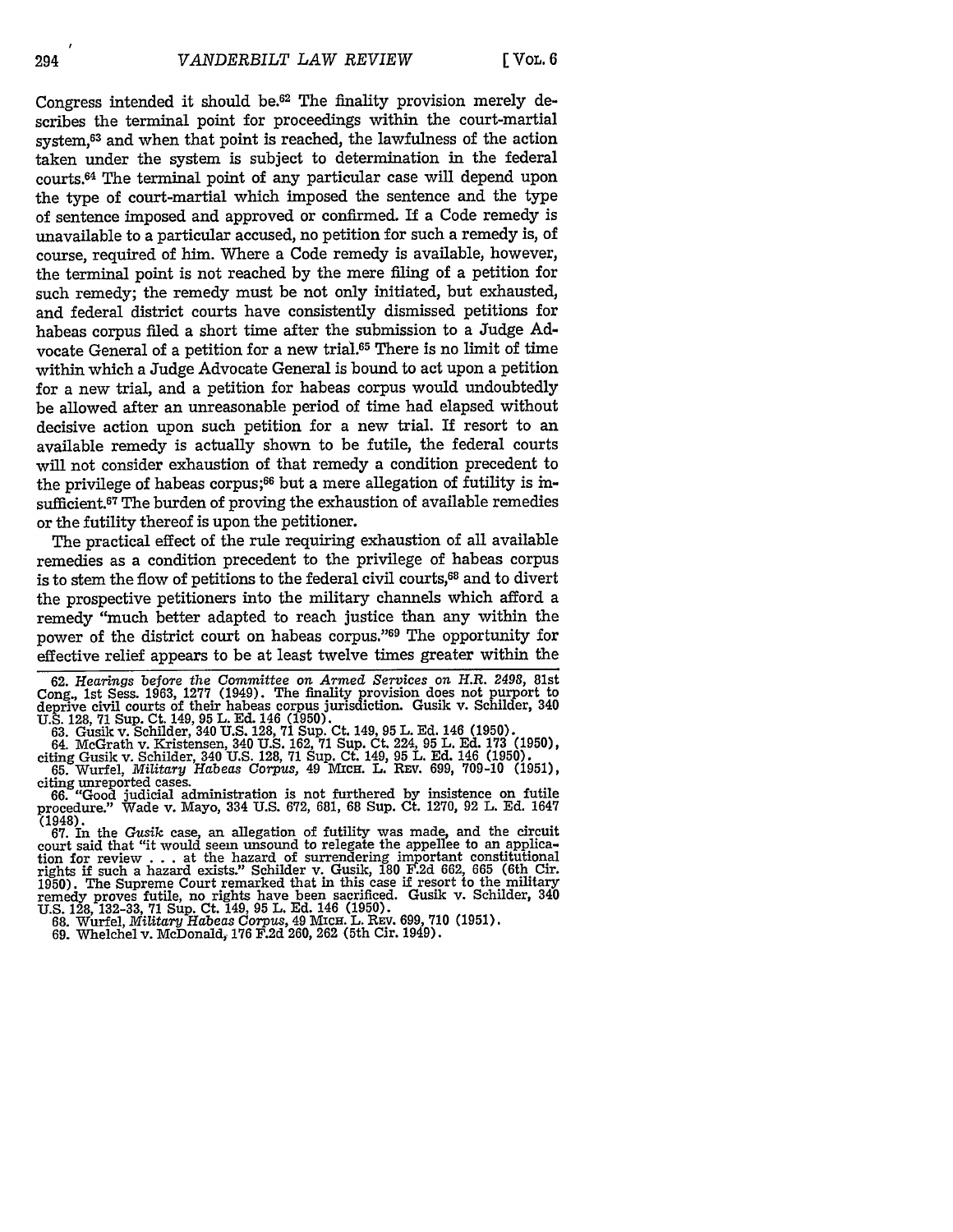military judicial system than it is within the federal civil system under habeas corpus.<sup>70</sup>

#### **C. SCOPE** OF **THE** INQUIRY

The scope of the inquiry on an attack in a civil court against a courtmartial conviction has traditionally been limited to questions of jurisdiction. The Supreme Court has never deviated from that limitation.<sup>71</sup> It applies to habeas corpus proceedings, in which civil courts exercise no supervisory or corrective power over the proceedings of the courtmartial.72 The questions on habeas corpus are whether the courtmartial was properly constituted, whether it had jurisdiction over the accused and the offense with which he was charged and whether the sentence was one authorized by law.<sup>73</sup>

The traditional limitation to questions of jurisdiction was applied **by** federal courts to all habeas corpus proceedings and was not limited to those involving courts-martial. 74 In the nonmilitary cases, the federal courts first began to expand the concept of the term "jurisdiction of the court." In **1888,** the Supreme Court permitted habeas corpus to be used to attack the jurisdiction of a federal court **by** way of a claim of double jeopardy,75 and in **1907** extended that privilege to a case

Hiatt v. Brown, 339 U.S. 103, **70** Sup. Ct. 495, 94 L. Ed. 691 (1950); Humphrey v. Smith, 336 U.S. 695, 69 Sup. Ct. 830, 93 L. Ed. 986 (1949); Collins v. McDonald, 258 U.S. 416, 42 Sup. Ct. 326, 66 L. Ed. 692 (1922); Mullan v. United States, 212 U.S. 516, 29 Sup. Ct. 330, 53 L. Ed. 636 (1909); Grafton 206 U.S. 333, 27 Sup. Ct. 749, **51** L. Ed. 1084 (1907); McClaughry v. Deming, 186 U.S. 49, 22 Sup. Ct. 786, 46 L. Ed. 1049 (1902); Carter v. McClaughry, 183 U.S. 365, 22 Sup. Ct. 181, 46 L. Ed. 236 (1902); *In re* Vidal, **179** U.S. 126, 21 Sup. Ct. 48, 45 L. Ed. 118 (1900); Carter v. Roberts, 177 U.S. 496, 20 Sup. Ct. 712,<br>49 L. Ed. 861 (1900); Swaim v. United States, 165 U.S. 553, 17 Sup. Ct. 448,<br>41 L. Ed. 823 (1897); Johnson v. Sayre, 158 U.S. 109, 15 Sup. Ct. 914 (1895); *In re* Grimley, 137 U.S. 147, 11 Sup. Ct. 54, 34 L. Ed. 636 (1890); Smith v. Whitney, 116 U.S. 167, 6 Sup. Ct. 570, 29 L. Ed. 601 (1886); *Ex parte* Mason, 105 U.S. 696, 26 L. Ed. 1213 (1882); *Ex parte* Reed, L. Ed. **538** (1879); Dynes v. Hoover, 20 How. **65, 15** L. Ed. 838 (U.S. 1857). See also Note, **15** A.L.R.2d **387 (1951).** 72. Hiatt v. Brown, **339** U.S. 103, 70 Sup. Ct. 495, 95 L. Ed. 691 (1950),

*rehearing* denied, 339 U.S. 939 (1950). 73. See Wurfel, *Military Habeas Corpus,* 49 **1ica.** L. REv. 699, 713 (1951);

Note, 15 A.L.R.2d 387, **391** (1951), and cases therein cited. 74. *Ex parte* Siebold, 100 U.S. **371,** 25 L. Ed. **717** (1879), decided in the same

year as  $Ex$  parte Reed, 100 U.S. 13, 25 L. Ed. 538 (1879), the first military case to reach the Supreme Court on habeas corpus.<br>75.  $Ex$  parte Nielsen, 131 U.S. 176, 9 Sup. Ct. 672, 33 L. Ed. 118 (1889).

**<sup>70.</sup>** Of 324 military prisoners who sought habeas corpus relief during five years, only one was finally granted release, and in that one case, Anthony v. Hunter, **71** F. Supp. **823 (D.C.** Kan. 1947), the government administratively determined not to appeal. The ground upon which the petitioner won, however, was overruled by the Supreme Court in a later case. This is a success of less than one-third of one percent. Under the rules allowing petitions to the less than one-third of one percent. Under the rules allowing petitions to the **JAG** for a new trial or for vacation of sentence, relief during one year was granted in 9 of 245 cases, a success of about four percent. Wurfel, *Military* Habeas Corpus, 49 MICH. L. REV. 699, 709 (1951); Hearings before the Committee on Armed Services on H.R. 4080, 81st Cong., 1st Sess. 260, 263 (1949).<br>71. Whelchel v. McDonald, 340 U.S. 122, 71 Sup. Ct. 146, 95 L. Ed. 41 (1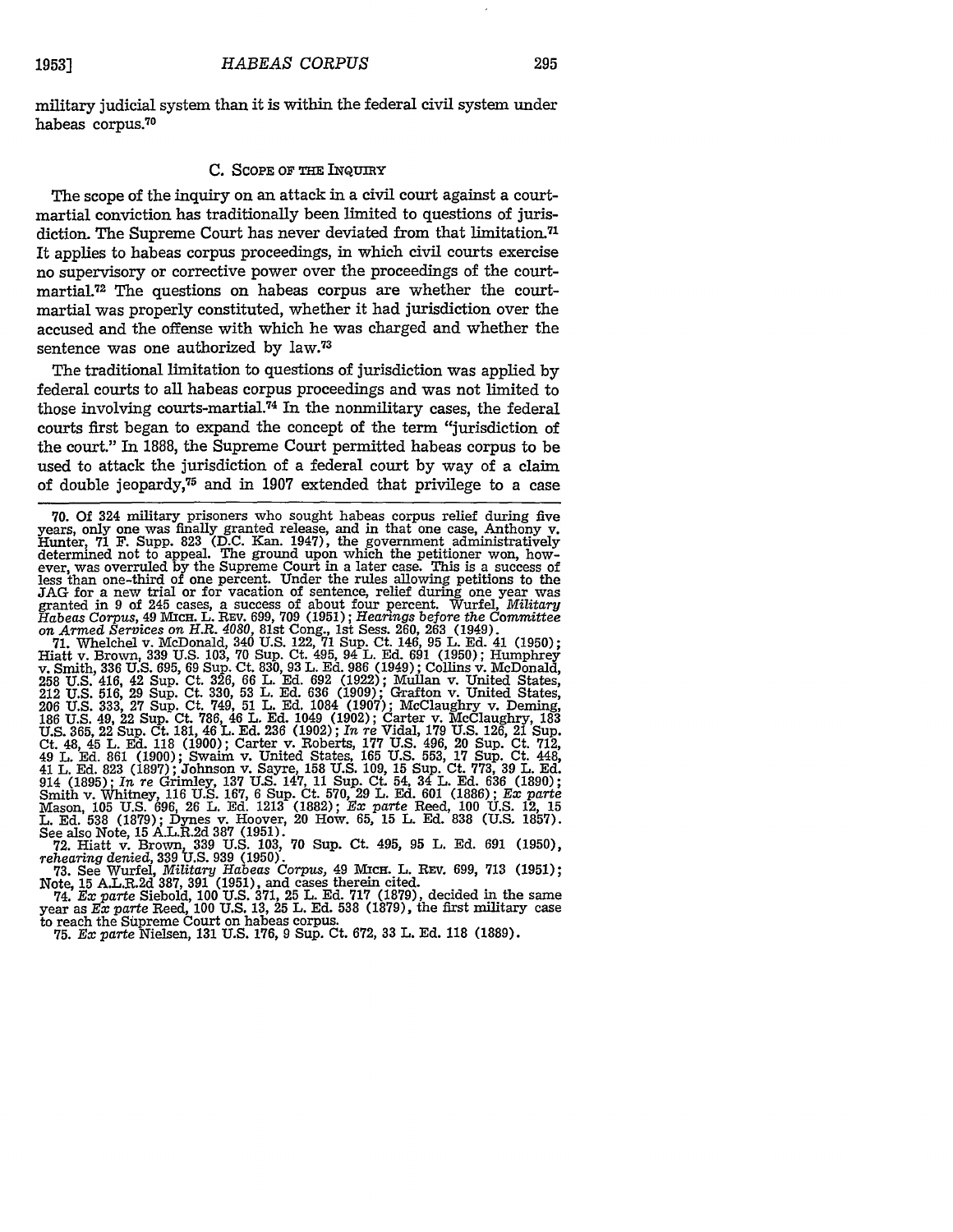involving a court-martial.<sup>76</sup> Eight years later, in *Frank v. Mangrum*,<sup>77</sup> a petition alleged mob domination of the court and jury, and the Supreme Court indicated that if the allegation had been proved, habeas corpus relief on the ground of departure from due process of law would have been available. The Court nevertheless adhered to the concept that "the writ of habeas corpus will lie only in case the judgment **...** is shown to be absolutely void for want of jurisdiction," and gave birth to the theory that jurisdiction once acquired may be "lost in the course of proceedings" by a denial of constitutional rights. $78$ The doctrine, that if the judicial process be merely a formal one, the courts on habeas corpus will not hesitate to look behind the facade to determine if the petitioner was deprived of his constitutional rights, was clearly stated in Mooney *v. Holohan,79* and was reaffirmed in Ex parte *Hawk.80* In the celebrated **1938** case of Johnson *v.* Zerbst,81 the district court had said it was unfortunate that the accused had been deprived of the right to counsel guaranteed by the Sixth Amendment, but that since the court-martial had jurisdiction, the error could not be corrected in a habeas corpus proceeding. The Court of Appeals of the Fifth Circuit, in order to achieve justice in the case, utilized the theory invented by the Supreme Court<sup>82</sup> that jurisdiction, although acquired at the beginning of the trial, "may be lost in the course of proceedings due to failure to complete the court . . . by providing counsel for an accused... **."** It ruled that "if this requirement of the Sixth Amendment is not complied with, the Court no longer has jurisdiction to proceed." The Supreme Court stated: "The scope of inquiry in habeas corpus proceedings has been broadened- not narrowed  since the adoption of the Sixth Amendment .... If the accused **...** is not represented by counsel and has not competently and intelligently waived his constitutional right, the Sixth Amendment stands as a jurisdictional bar to a valid conviction and sentence . . . .<sup>193</sup> These conclusions were expanded in 1941 when the Supreme Court in *Walker* v.

76. Grafton v. United States, 206 U.S. 333, 27 Sup. Ct. 749, 51 L. Ed. 1084 (1907). The Supreme Court did not use language in this case that confused the meaning of "jurisdiction." It found that in the first trial the cour jurisdiction, but it held, not that the civil court holding a second trial lacked jurisdiction, but that, under the guarantee of the Fifth Amendment, the **judg**ment of the court-martial was final and conclusive on the civil court, and that, without attempting to formulate any rule, this was sufficient to dispose of the case.

- **77. 237 U.S. 309, 35** Sup. Ct. **582, 59** L. **Ed. 969 (1915).**
- **78. 237 U.S.** at **327.**
- **79. 294'U.S. 103,** 112, 55 Sup. Ct. 340, **79** L. **Ed. 791 (1935).**
- **80. 321 U.S.** 114, 64 Sup. Ct. 448, **88** L. **Ed. 572** (1944).
- **81.** 304 **U.S.** 458, **58** Sup. Ct. **1019, 82** L. **Ed.** 1461 **(1938).**
- 82. In Frank v. Mangum, 237 **U.S. 309, 35** Sup. Ct. **582, 59** L. **Ed. 969 (1915).**

**83. Johnson v. Zerbst, 304 U.S. 458, 463, 58 Sup. Ct. 1019, 82 L. Ed. 1461**<br>(1938). This same theory of jurisdiction being lost in the course of proceedings) was utilized **by** the Court of Claims in Shapiro v. United States, **69** F. Supp. **<sup>205</sup>**(Ct. **Cl.** 1947).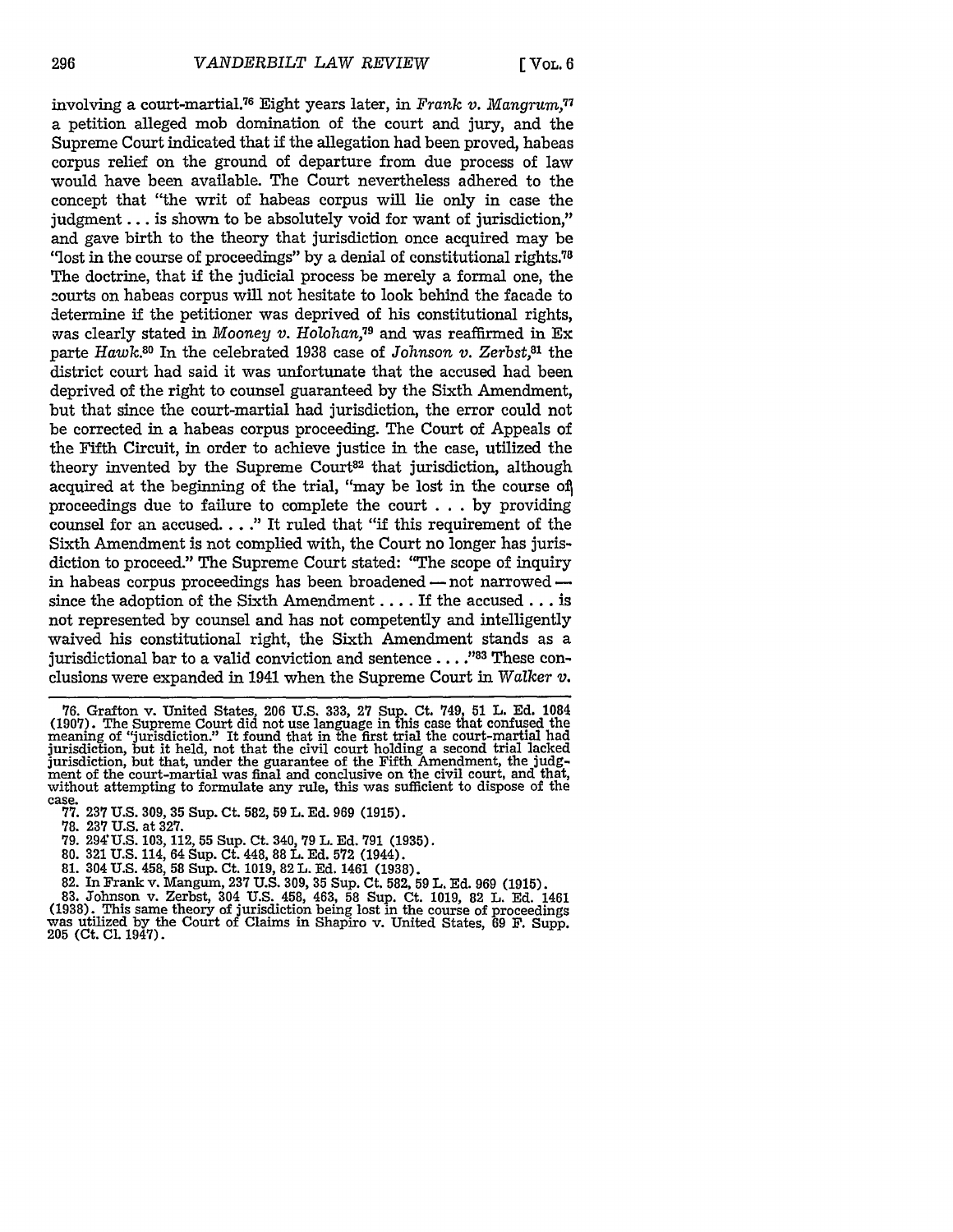**1953]**

Johnston<sup>84</sup> held that if the petitioner's allegations that he had not been informed of his right to counsel and that the prosecutor had deceived and coerced him into pleading guilty were true, they justified a collateral attack on the trial court's judgment. A year later, the Supreme Court extended the scope of habeas corpus by stating it was not restricted to the question of want of jurisdiction. In *Waley v.* Johnston,85 where petitioner had been convicted on a plea of guilty, coerced by a federal law enforcement officer, the Court said:

"The issue here was appropriately raised by the habeas corpus petition. The facts relied on are dehors the records and their effect on the judgment was not open to consideration and review on appeal. In such circumstances, the use of the writ in the federal courts to test the constitutional validity of the conviction for crime is not restricted to these cases where the judgment of conviction is void for want of jurisdiction of the trial court to render it."86

The first indication of a break in the long line of federal cases which reiterated the doctrine that jurisdiction of the court-martial was the only subject of inquiry in habeas corpus was the decision in 1943 by the Court of Appeals of the Eighth Circuit in the case of *Schita v. King.87* The court looked behind the jurisdictional question and sent a habeas corpus petition back to the district court for rehearing where the uncontroverted allegations indicated that the particular petitioner had been sentenced to prison in an unfair court-martial proceeding. The court concluded that in view of the trend of modern Supreme Court decisions granting habeas corpus to persons convicted by state courts under circumstances showing a want of due process of law, petitioner was entitled to release if his allegations were true.88 One year later, the Court of Appeals of the Third Circuit in *United States* ex rel. *Innes v. Hiatt<sup>89</sup>* held that the basic guarantee of fairness afforded by the due process clause of the Fifth Amendment applied to federal military courts as well as to federal civil courts, and that an individual does not cease to be a person within the protection of the Fifth Amendment because he has joined the armed forces. In line with these authorities, habeas corpus came to be regarded as available to test the validity of a judgment of a court-martial attacked on the ground that constitutional rights of the accused had been disregarded.<sup>90</sup>

89. 141 F.2d 664 (3d Cir. 1944).<br>90. Hunter v. Wade, 169 F.2d 973 (10th Cir. 1948), aff'd, 336 U.S. 684 (1949).<br>rehearing denied, 337 U.S. 921 (1949); Powers v. Hunter, 178 F.2d 141 (10th<br>Cir. 1949), eert. denied, 339 U.S. (N.D. Ga. 1949); Flackman v. Hunter, **75** F. Supp. **871** (D. Kan. 1948), appeal *dismissed,* 173 F.2d 899 (10th Cir. 1949); Anthony v. Hunter, **71** F. Supp. 823

<sup>84.</sup> **312** U.S. 275, 61 Sup. Ct. 574, 85 L. Ed. 830 (1941).

<sup>85. 316</sup> U.S. **101,** 62 Sup. Ct. 964, 86 L. Ed. 1302 (1942). 86. 316 U.S. at 104-05. 86. **316 U.S. 101, 02 Sup. Ct. 964, 86. 316 U.S. at 104-05.**<br>87. 133 F.2d 283 (8th Cir. 1943).<br>88. *Id.* at 287. **89. 141 F.2d 664 (3d Cir. 1944)**.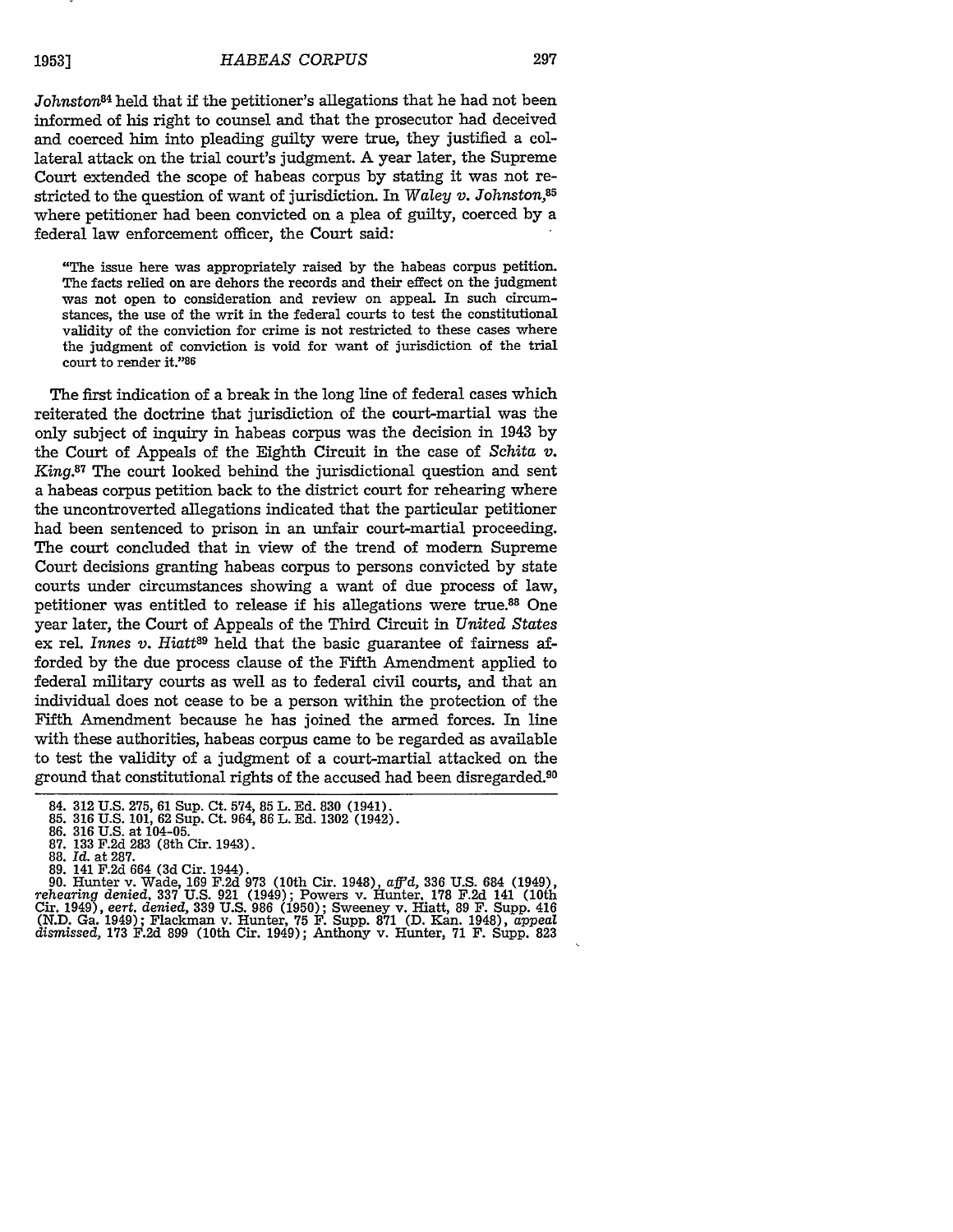There seems little question but that the Supreme Court would again, if called upon, uphold that availability.<sup>91</sup> It has, however, cast some doubt as to the extent of the permissible inquiry when the attack is made on the ground of a denial of due process of law. In Hiatt *v. Brown,92* while reaffirming in traditional language that "the single inquiry, the test, is jurisdiction" without explaining to what extent the concept of jurisdiction had been expanded, the Court said:

"We think the court [of appeals] was in error in extending its review for the purpose of determining compliance with the due process clause, to such matters as the propositions of law set forth in the staff judge advocate's report, the sufficiency of the evidence to sustain respondent's conviction, the adequacy of the pre-trial investigation, and the competence of the law member and defense counsel."

This language does not seem to be aimed at ending all inquiry into due process,<sup>93</sup> but rather at keeping such inquiry within bounds.

Within the scope of inquiry in a habeas corpus proceeding are the following:

(1) The status of a person as subject to court-martial jurisdiction, such as whether the accused was ever inducted or enlisted,<sup>94</sup> whether an enlistment was void or voidable,<sup>95</sup> whether a reservist was lawfully placed in an active duty status96 and whether an officer on terminal leave was subject to trial.97

(2) The offense charged as one within the cognizance of a courtmartial, such as whether an offense mistakenly alleged to have been

tion against double jeopardy as a ground for habeas corpus.<br>22. 339 U.S. 103, 110, 70 Sup. Ct. 495, 94 L. Ed. 691 (1950), rehearing denied, **339** U.S. 939.

93. Some writers have so construed it. Wurfel, *Military Habeas Corpus,* 49

1. Inited States v. McIntyre, 4 F.2d 823 (9th Cir. 1925).<br>95. In re Grimley, 137 U.S. 147, 11 Sup. Ct. 54, 34 L. Ed. 636 (1890).<br>96. United States ex rel. Pasela v. Fenno, 167 F.2d 593 (2d Cir. 1948), cert. *denied,* 335 U.S. 806.

97. Hironimus v. Durant, 168 F.2d 288 (4th Cir. 1948), cert. *denied,* **335** U.S. **818.**

<sup>(</sup>D. Kan. 1947); Hicks v. Hiatt, 64 **F.** Supp. **238** (M.D. Pa. 1946). See Note, 15 A.L.R.2d **387,** 392-94 (1951). 91. During the hearings on the Code, the case of Wade v. Hunter, **336 U.S.**

<sup>684, 69</sup> Sup. Ct. 834, 93 L. Ed. 974 (1949), was decided. This case is set out in full text and by commentaries in the hearings. *Hearings before the Committee* on *Armed Services on H.R. 2498*, 81st Cong., 1st Sess. 241 (1 185, 322, 323 (1949). While the Supreme Court avoided decision on the double jeopardy issue presented, and resolved the case on another ground, it was stated by Brigadier General Franklin Riter of the Army that both the majority and dissenting opinions were based upon the premise that the Fifth Amendment is applicable to the military judicial process. **SEN. REP.** No. 486, 81st Cong., 1st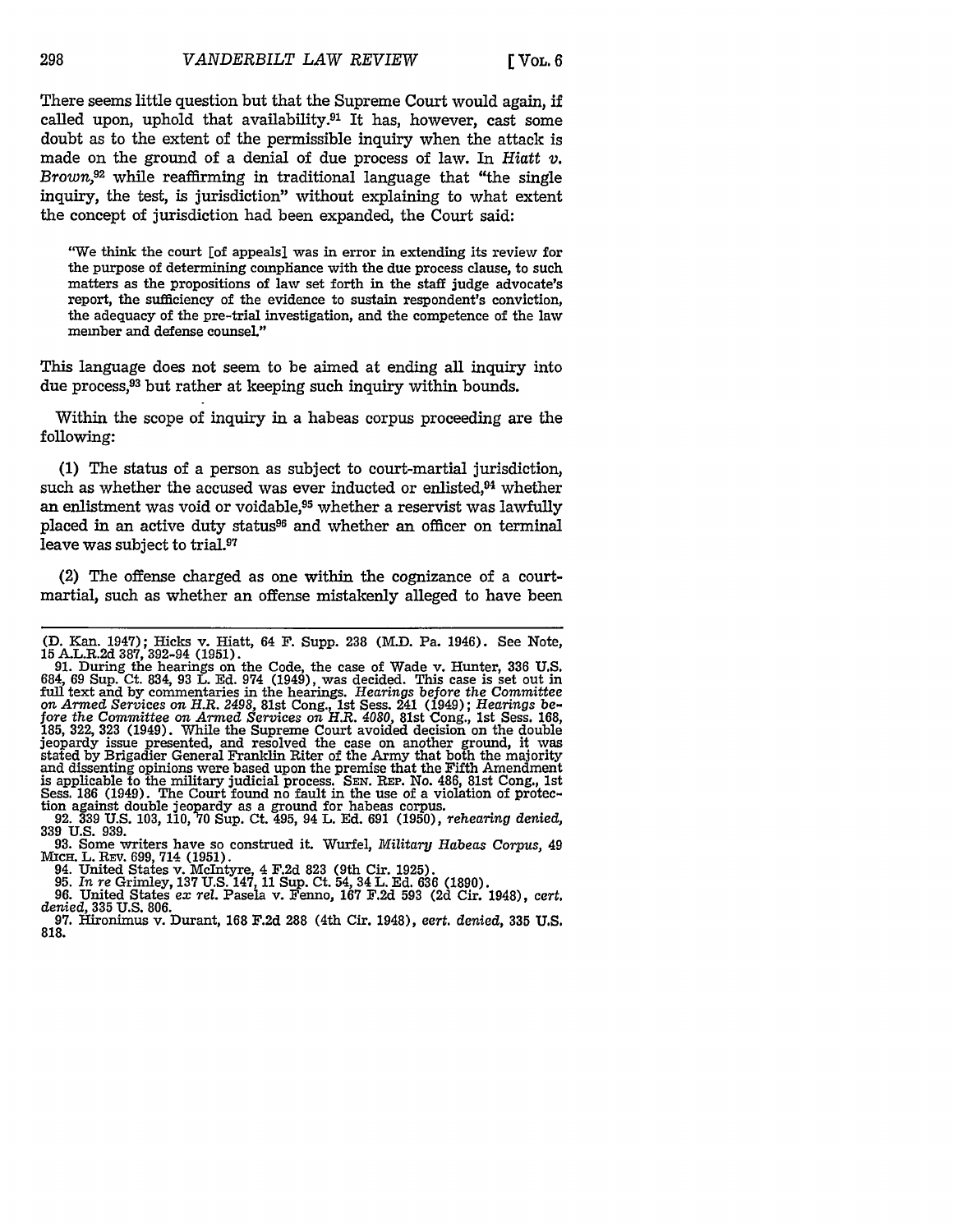committed in wartime could be tried by court-martial,<sup>98</sup> or whether an offense is one triable only in state courts. <sup>99</sup>

(3) The composition of the court-martial, such as whether the law officer was eligible, $^{100}$  whether the members were legally competent, $^{101}$ whether trial and defense counsel in a general court-martial were duly qualified and certified,<sup>102</sup> whether the legal qualifications of the defense counsel in a special court-martial complied with the requirements of the Code<sup>103</sup> or whether the officials of the court were sworn.<sup>104</sup>

(4) The legality, as distinguished from the severity, $105$  of the sentence imposed, such as whether the sentence was cruel and unusual,<sup>106</sup> whether the deprivation of some other constitutional guarantee was so prejudicial to the accused as to cause the court-martial to lose in the course of proceedings jurisdiction to render a finding and sentence<sup>107</sup> or whether the punishment imposed exceeds, in kind or in amount, the limit authorized by the Code.108

Among the allegations made in petitions for habeas corpus which are not grounds sufficient for such relief are the following:

(1) Failure to conduct a thorough and impartial pre-trial investigation prior to a trial by general court-martial.<sup>109</sup>

of War and is not applicable to cases under the Code.<br>101. Under UCMJ art. 25, 50 U.S.C.A. § 589 (1951). McClaughry v. Deming,<br>186 U.S. 49, 22 Sup. Ct. 786, 46 L. Ed. 1049 (1902).<br>102. Under UCMJ art. 27 (a) and (b), 50 U.

105. *Ex parte* Dickey, 204 Fed. 322 (D. Me. 1913). 106. Powers v. Hunter, 178 F.2d 141 (10th Cir. 1949), *cert. denied,* 339 U.S.

986 (1950).<br>107. See discussion in second and third paragraphs under B, Scope of the Inquiry, *supra.* A complete lack of evidence supporting a conviction may be a subject to inquiry, Hayes v. Hunter, 83 F. Supp. 940 (D. Kan. 1948), whereas if there is any such evidence of record the sufficiency of it is not a subject<br>of inquiry. Hiatt v. Brown, 339 U.S. 103, 70 Sup. Ct. 495, 94 L. Ed. 691 (1950)<br>That habeas corpus should be available to an accused deprived o rights was recognized in the hearings on the Code. *Hearings before the* Committee on *Armed Services on H.R. 2498,* 81st Cong., 1st Sess. 1063, 1277 (1949). *Hearings before the Committee on Armed Services on H.R. 4080,* 81st Cong., 1st Hearings before the Committee on Armed Services on H.R. 4080, 81st Cong., 1st Sess. 260, 263 (1949).<br>108. Under UCMJ arts. 18, 19, 20 and 56, 50 U.S.C.A. §§ 578, 579, 580 and

637 (1951).<br>109. Expressly made nonjurisdictional by UCMJ art. 32(d), 50 U.S.C.A.<br>§ 603 (1951), following the decision in Humphrey v. Smith, 336 U.S. 695, 69<br>Sup. Ct. 830, 93 L. Ed. 986 (1949), that the mere failure to co

<sup>98.</sup> Johnson v. Biddle, 12 F.2d 366 (8th Cir. 1926).

<sup>99.</sup> But the question of the sufficiency of a charge based upon the general article has always been avoided by civil courts. United States v. Maney, 61 Fed. 140 (C.C. Minn. 1894). See Swaim v. United States, 165 U.S. 553, 17 Sup.<br>Ct. 448, 41 L. Ed. 823 (1897).<br>100. Under UCMJ art. 26(a), 50 U.S.C.A. § 590 (1951). The qualification of

the law officer under the Code is jurisdictional; and the decision in Hiatt v. Brown, 339 U.S. 103, 70 Sup. Ct. 495, 94 L. Ed. 691 (1950), that a civil court cannot extend its inquiry to the competency of the law member of the court-martial related to a nonjurisdictional matter under the now repealed Articles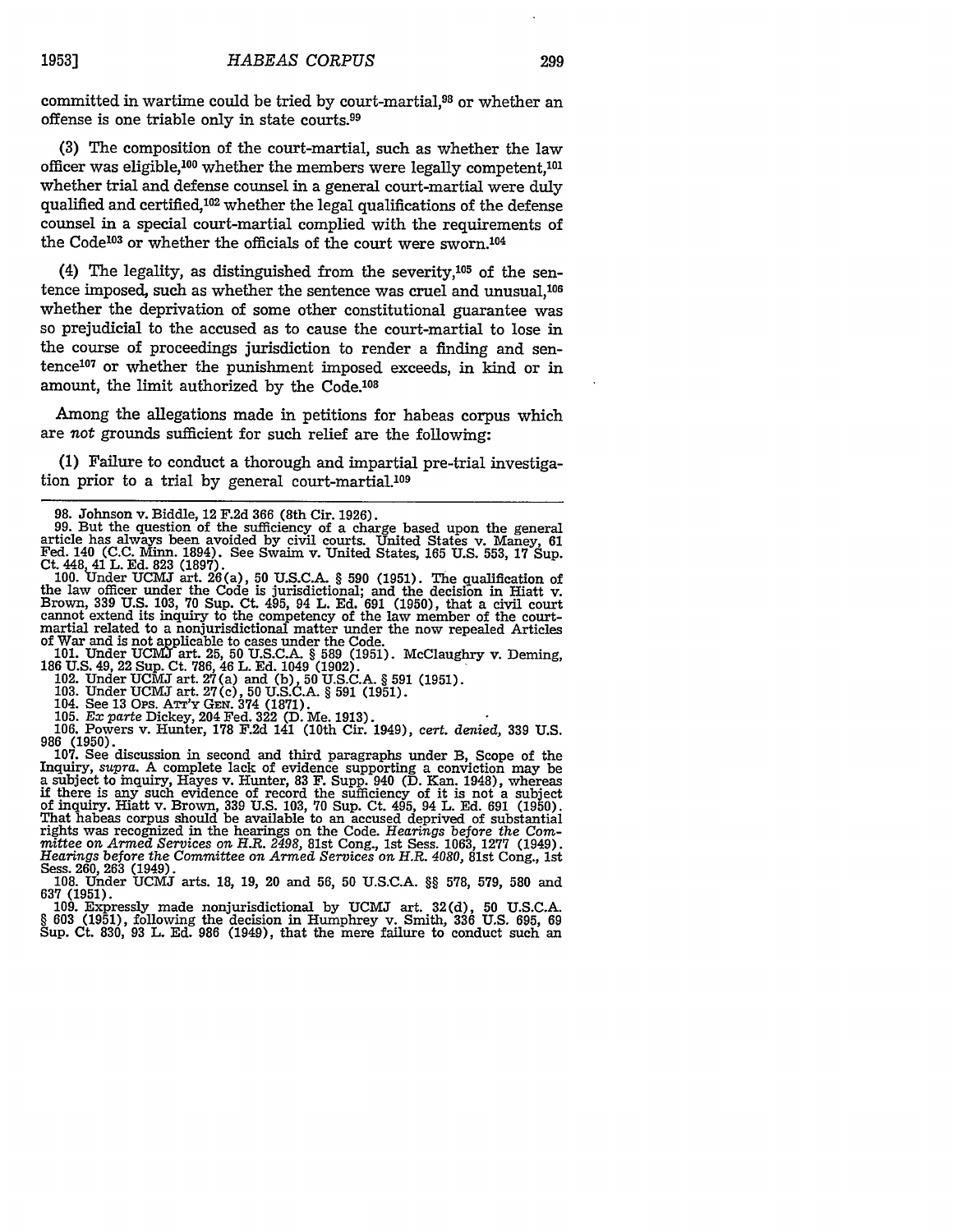(2) Failure to provide counsel for the accused at the pre-trial investigation.<sup>110</sup>

(3) Absence of defense counsel and assumption of his own defense by the accused without objection.<sup>111</sup>

(4) Exclusion of civilian defense counsel during presentation of secret official documents, leaving appointed defense counsel present.<sup>112</sup>

(5) Absence of assistant defense counsel without objection by the accused.<sup>113</sup>

(6) Lack of Negro members of a court trying a Negro accused. $114$ 

(7) Erroneous admission into evidence of an extrajudicial confession.115

(8) Erroneous inferences made from the evidence. $116$ 

(9) Failure to furnish the accused with a copy of the opinion of the staff judge advocate or legal officer. $117$ 

(10) Lack of knowledge of a civilian subject to the Code that he was so subject. $118$ 

(11) Technical sufficiency of pleadings charging an offense cognizable by a court-martial.<sup>119</sup>

(12) Mistreatment while in custody awaiting trial.120

(13) Delay in completing investigation and trial where not substantially prejudicial to the accused's defense.<sup>121</sup>

(14) Illegal apprehension or arrest. $122$ 

111. Innes v. Crystal, 131 F.2d 576 (2d Cir. 1943), *cert. denied,* **319** U.S. 755. 112. Romero v. Squier, **133** F.2d **528** (9th Cir. 1943), cert. denied, **318** U.S. 785.

113. Flackman v. Hunter, 75 F. Supp. 871 **(D.** Kan. 1948). 114. Jackson v. Gough, 170 F.2d **630** (5th Cir. 1948), cert. *denied sub nom.* Jackson v. Hiatt, 336 U.S. **938** (1949).

115. *Ibid.* 116. Romero v. Squier, **133** F.2d **528** (9th Cir. 1943), cert. denied, **318** U.S. **785.** 117. Weintraub v. Swenson, 165 F.2d 756 (2d Cir. 1948).

118. McCune v. Kilpatrick, **53** F. Supp. 80 (E.D. Va. 1943).

119. Bigrow v. Hiatt, 79 F. Supp. **826** (M.D. Pa. 1947), *aff'd,* **168** F.2d 992 **(3d** Cir. 1948); *Ex parte* Dickey, 204 Fed. **322 (D.** Me. 1913).

120. Benjamin v. Hunter, 75 F. Supp. 775 **(D.** Kan. 1947), aff'd, 169 F.2d 512 (10th Cir. 1948). Being handcuffed during trial is not a ground for relief. McClellan v. Humphrey, 83 F. Supp. 510 (M.D. Pa. 1949), af'd, **181** F.2d 757 (3d Cir. 1950).

121. Durant v. Hiatt, 81 F. Supp. 948 (N.D. Ga. 1948), *affd,* 177 F.2d **373** (5th Cir. 1949). 122. *Ibid.*

investigation does not invalidate an otherwise valid court-martial subsequently held. Hiatt v. Brown, 339 U.S. 103, 70 Sup. Ct. 495, 94 L. Ed. 691 (1950), closes the door to consideration of the adequacy of such investigation. 110. Expressly made nonjurisdictional by UCMJ art. **32(d),** 50 U.S.C.A.

<sup>§ 603 (1951).</sup> See Romero v. Squier, 133 F.2d **528** (9th Cir. 1943), cert. *denied,* **318** U.S. 785.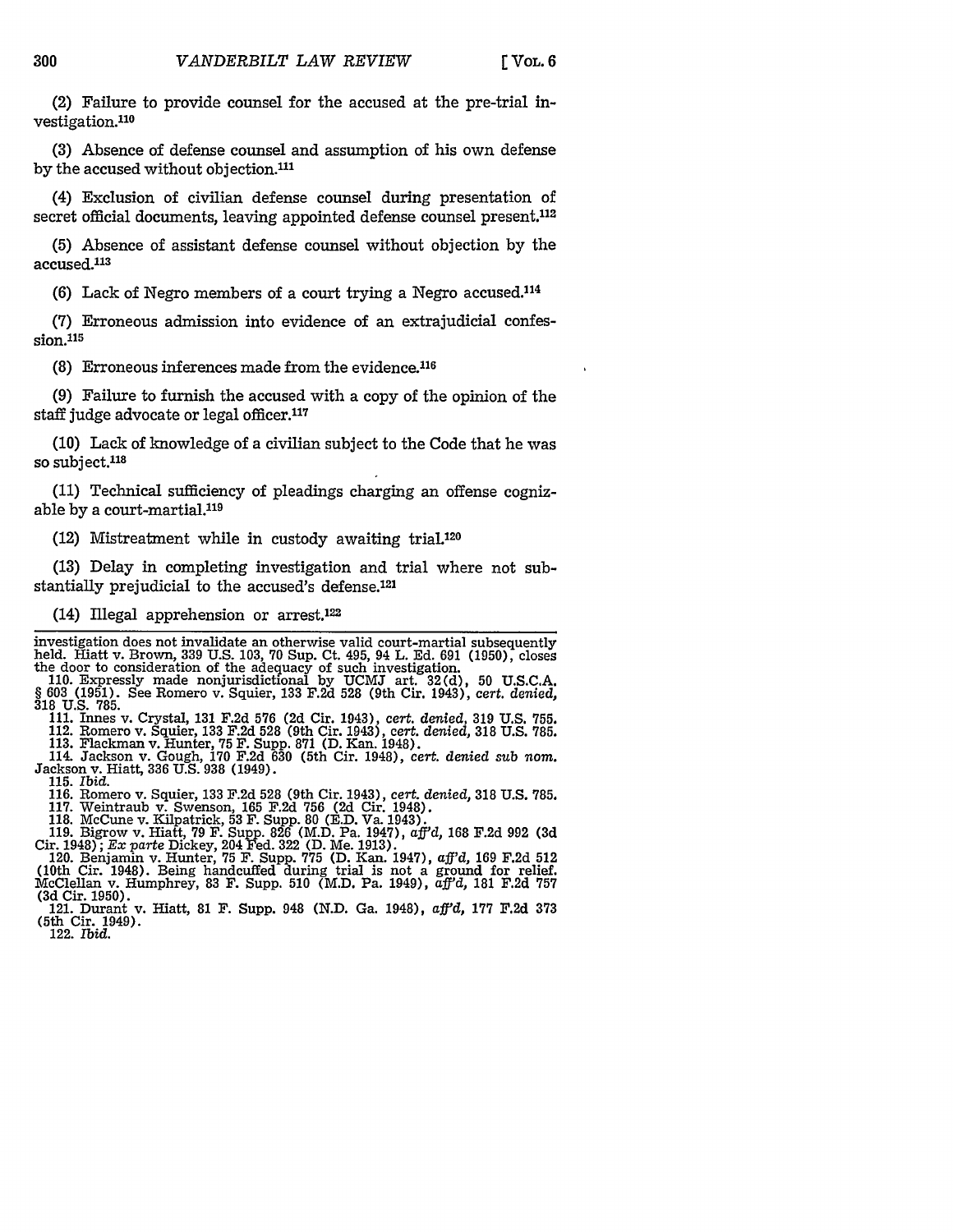(15) Movement of court from one place of convening to another  $\rm{during\ trial}.^{12}$ 

(16) Insufficiency of the evidence, where there is not a complete lack of evidence supporting conviction.<sup>124</sup>

(17) Credibility of witnesses. <sup>125</sup>

(18) Bar of the statute of limitations.<sup>126</sup>

### **D. JURISDICTION** TO ISSUE **THE** WRIT

The district courts of the United States have power to issue writs of habeas corpus "within their respective jurisdictions."<sup>127</sup> Usually the petitioner and his jailer are within the territorial jurisdiction of the same district court which is the proper court to issue the writ. When the petitioner is physically confined within the territorial jurisdiction of one district court, no other district court can issue the writ.<sup>128</sup> When a petitioner who has the privilege of the writ is confined outside the territorial jurisdiction of all district courts, whether he can obtain the writ depends upon the presence within the territorial jurisdiction of some district court of a proper respondent.<sup>129</sup> If there is no proper respondent there, the writ cannot issue.130 If there is, and the writ is directed to him, it seems that it can issue.<sup>131</sup> A proper respondent includes not only the person with immediate physical custody of the petitioner, but also persons who have lawful authority to effect the release of the petitioner.132 The petitioner must be held "in custody in

126. *Ex parte* Townsend, 133 Fed. 74 (D. Neb. 1904). 127. 62 **STAT.** 964 (1948), 28 **U.S.C.A.** § 2241(a) (1951). 128. Ahrens v. Clark, 335 U.S. 188, 68 Sup. Ct. 1443, 92 L. **Ed.** 1898 (1948).

129. In the only case prior to World War II directly raising the problem of a person confined outside the United States under authority of a court-martial, habeas corpus in the District of Columbia was denied partly on the ground that the writ, in favor of a United States marine, was directed to the Secretary of the Navy when it should have been directed to the President. This decision seems somewhat tenuous. McGowan v. Moody, 22 App. D.C. 148 (D.C. Cir. 1903).

1903). 130. United States *ex rel.* Harrington v. Schlotfeldt, 136 F.2d **935** (7th Cir. 1943); Fiedler v. Shuttleworth, 57 F. Supp. 591 (W.D. Pa. 1944).

131. Otherwise, the statute limiting jurisdiction to issue the writ must be unconstitutional, since Congress cannot suspend the writ except in cases of invasion or rebellion. Eisentrager v. Forrestal, 174 F.2d 961, 967 (D.C. Cir. 1949), *reversed on other grounds sub nom.* Johnson v. Eisentrager, 339 U.S. <sup>763</sup>*(* **050):** *In re* Bush, 84 F. Supp. 873 **(D.D.C.** 1949); Comment, 49 Mca L. **REV.** 870, 874-77 (1951).

**132.** Johnson v. Eisentrager, 339 U.S. 763, 766-67, 70 Sup. Ct. 936, 94 L. Ed.

<sup>123.</sup> *Ibid.*

<sup>124.</sup> Montalvo v. Hiatt, 174 F.2d 645 (5th Cir. 1949), cert. *denied,* **338** U.S. 874; Henry v. Hodges, 171 F.2d 401 (2d Cir. 1948), cert. denied, 336 U.S. 968 (1949); Krull v. Hiatt, 74 F. Supp. 349 (M.D. Pa. 1947); Ex parte Potens, 63 F. Supp. 582 (E.D. Wis. 1945). Includes insufficiency of evidence o **(1950).**

<sup>125.</sup> McDaniel v. Hiatt, 78 F. Supp. 573 (M.D. Pa. 1948).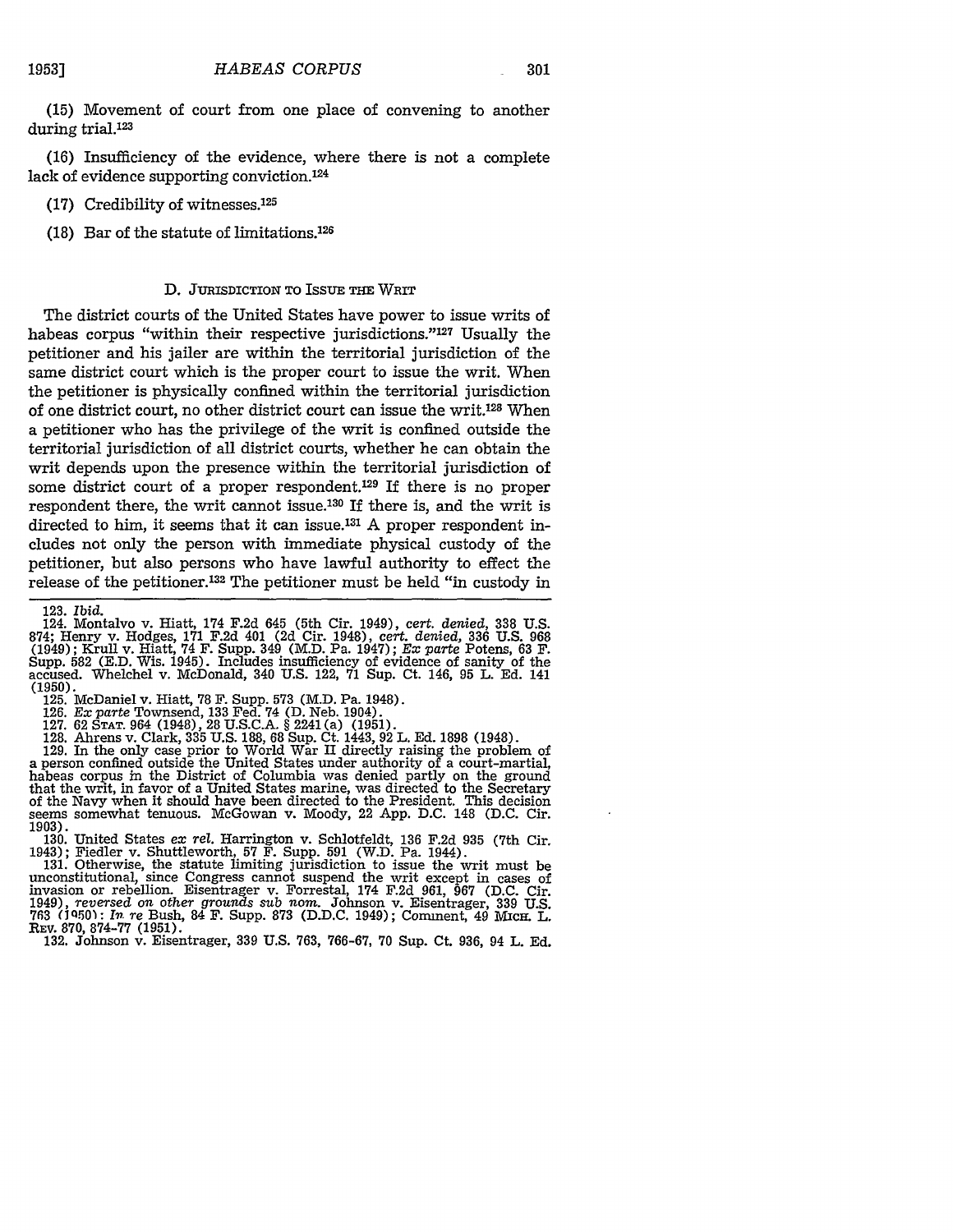violation of the Constitution, laws, or treaties of the United States,"133 and must derive his right from one of those sources of the supreme law of our land.134 No such right is held by a nonresident alien confined abroad.<sup>135</sup> and the right of a nonresident alien enemy confined within the territorial jurisdiction of a district court cannot be exercised during the period of hostilities.136

The Supreme Court has power to issue writs of habeas corpus.<sup>137</sup> It may issue an original writ on the theory of the exercise of its appellate jurisdiction if the case is one in which the commitment of the petitioner was **by** the judicial authority of the United States,138 because it has the power of appellate review over such commitments. It may exercise such power either by granting a writ<sup>139</sup> or by certiorari,<sup>140</sup> when an application for the writ is made to another court over which it has jurisdiction. Military courts are not courts of the federal judicial system,141 and there being no power of appellate review in the Supreme Court, any original writ for discharge of a prisoner held under authority of a military court would not be an exercise of appellate jurisdiction.142 The original jurisdiction of the Supreme Court is limited **by** the Constitution 43 and cannot be enlarged **by** legislative action.144 Whether and to what extent the issuance of a writ of habeas corpus on the theory of an exercise of the original jurisdiction of the court is possible has been a disputed **matter.145** While a justice of the Supreme Court may exercise his power in any part of the United States,<sup>146</sup> the Court has

**1255 (1950);** *see Ex* parte Endo, **323 U.S. 283,** 304-05, 65 Sup. Ct. **208,** 89 L. **Ed.** 243 (1944); Comment, 49 **MICH.** L. **REV. 870, 871-73 (1951); 63** HARV. L. **REV.**

531,534 **(1950). 133. 62 STAT.** 965 (1948), 28 **U.S.C.A.** § 2241 **(c) (3) (1951).**

134. See Fairman, Some New Problems of the Constitution Following the Flag, 1 Stan. L. Rev. 587 (1949).<br>Flag, 1 Stan. L. Rev. 587 (1949).<br>135. Johnson v. Eisentrager, 339 U.S. 763, 768, 785, 70 Sup. Ct. 936, 94 L. Ed.

1255 (1950). But the writ appears to be available to such petitioners for the determination of the question of jurisdiction. *In* re Yamashita, **327** U.S. **1, 66** Sup. Ct. 340, **90** L. Ed. 499 (1946); Homma v. Patterson. 327 U.S. 759, **66** Sup. Ct. **515,** 90 L. Ed. **992** (1946). See *Ex parte* Quirin, **317** U.S. **1, 63** Sup. Ct. 2, **87** L. Ed. **3** (1942). **136.** See Homma v. Patterson, *supra* note **135** at **768-77;** Gordon, *The Right*

*of Alien Enemies to Sue in American Courts,* **36** ILL. L. **REV.** 809 (1942); Note, 12 GEo. WAsh. L. REV. 55 (1943).

137. *Ex parte* Bollman, 4 Cranch 75, 2 L. Ed. 554 (U.S. 1807); United States v. Hamilton, 3 Dall. **17,** 1 L. Ed. 490 (U.S. 1795).

138. Ex parte Yerger, 8 Wall. 85, 19 L. Ed. 932 (U.S. 1868); Wurfel, Military<br>Habeas Corpus, 49 Mich. L. REV. 493, 508-15 (1951).<br>139. As in Ex parte Quirin, 317 U.S. 1, 63 Sup. Ct. 2, 87 L. Ed. 3 (1942), and<br>In re Yamashi

140. As in Johnson v. Eisentrager, 339 U.S. 763, **70** Sup. Ct. 936, 94 L. Ed. 1255 (1950).

141. Dynes v. Hoover, 20 How. 65, **15** L. Ed. 838 (U.S. **1857);** *In re* Vidal, **179** U.S. 126, **21** Sup. Ct. 48, 45 L. Ed. 118 (1900). 142. *Ex parte* Vallandigham, 1 Wall. 243, 17 L. Ed. 589 (U.S. 1863).

143. **U.S.** CONST. Art. III, § 2.

144. Marbury v. Madison, 1 Cranch 137, 2 L. Ed. 60 (U.S. 1803).<br>145. See discussion in Wurfel, *Military Habeas Corpus,* 49 Mich. L. Rev.

493, 508-15 (1951). 146. *Ex parte* Clarke, **100** U.S. 399, 25 L. Ed. **715** (1879).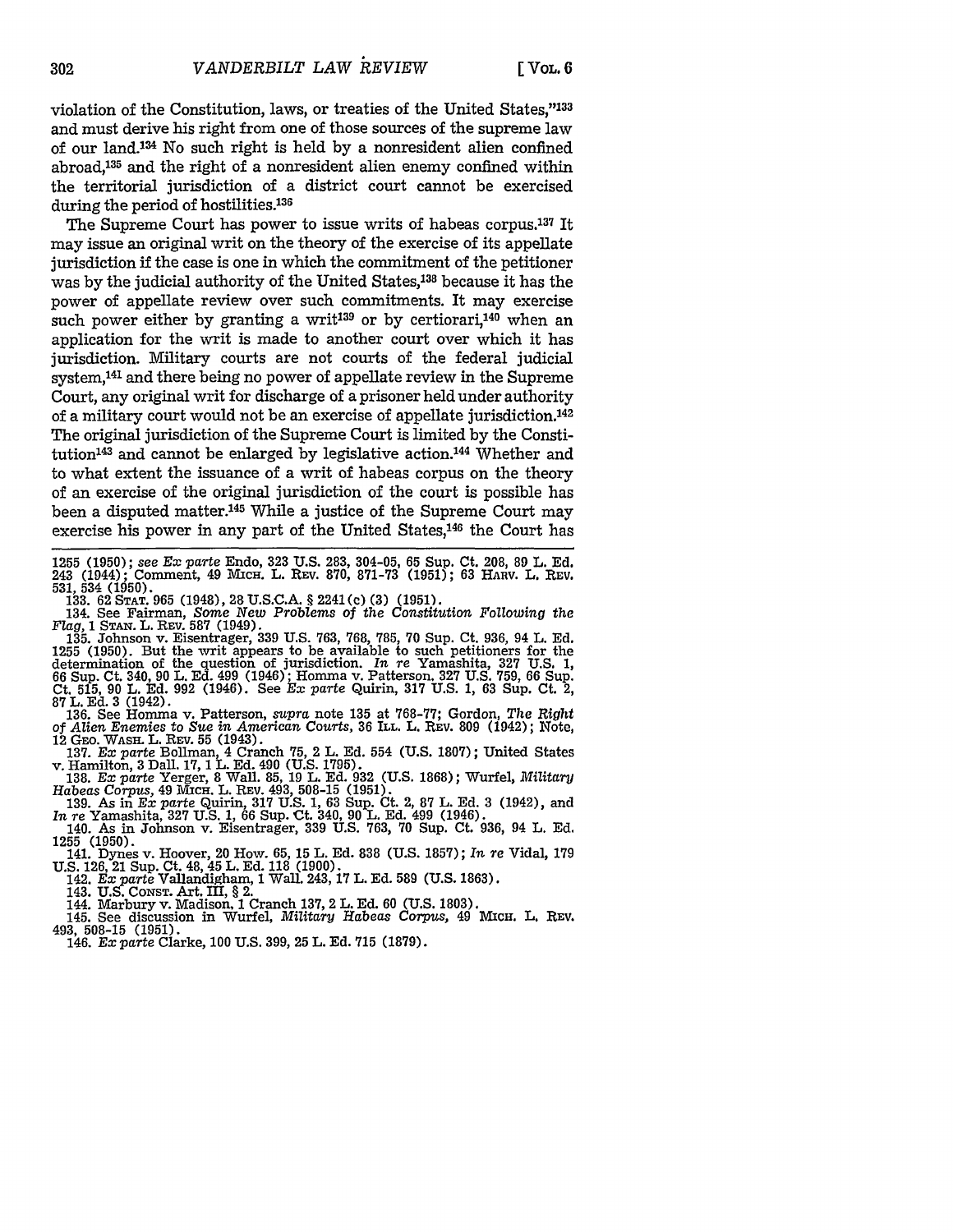consistently refused to entertain original petitions of persons confined abroad whether citizens147 or aliens.148

It is settled law that state courts are without power to issue writs of habeas corpus for prisoners held in custody under or by color of the authority of the United States, or committed for trial before some court of the United States.149

The American view of the rule of international law concerning visiting armed forces in a friendly foreign country is that the members of such forces are exempt from the civil and criminal jurisdiction of that foreign country and are subject to the military law of their own government. 150 American writers on international law have adopted ' this view,151 but it has not become international law by virtue of such adoption and has not always been followed by foreign countries.<sup>152</sup> Awkward situations are generally avoided by the concluding of an agreement between the two countries prior to the entrance of the forces of one into the territory of another. Where our forces were in friendly foreign territory prior to the effective date of such an agreement and a foreign court issued a writ of habeas corpus to inquire into the restraint of a member of our forces held under a courtmartial sentence, our government, as a matter of high policy, decided not to plead sovereign immunity and to submit to the jurisdiction of the foreign court.<sup>153</sup> The *Manual for Courts-Martial* provides that

147. In re Bush, 336 U.S. 971, 69 Sup. Ct. 943, 93 L. Ed. 1122 (1949); Bird v. Johnson, 336 U.S. 950, 69 Sup. Ct. 877, 93 L. Ed. 1105 (1949); Ex parte Betz, 329 U.S. 672, 67 Sup. Ct. 39, 91 L. Ed. 593 (1946).<br>148. In re Ha

Buerger, **338** U.S. 884, 70 Sup. Ct. 183, 94 L. Ed. 543 (1949); *In re* Heim, **335** U.S. 856, 69 Sup. Ct. 126, 93 L. Ed. 404 (1948); *In re* Eckstein, 335 U.S. 851, 69 Sup. Ct. 126, 93 L. Ed. 404 (1948); *In re* Eckstein, 335 U.S. 851, 69 Sup. Ct. 79, 93 L. Ed. 399 (1948); *In re* Krautwurst, 334 U.S. 826 92 L. Ed. 1753 (1948); Brandt v. United States, **333** U.S. 836, 68 Sup. Ct. 603, 92 L. Ed. 1119 (1948); *In re* Eichel, **333** U.S. 865, 68 Sup. Ct. **787,** 92 L. Ed. 1144 (1948); Milch v. United States, 332 U.S. 789, 68 Sup. Ct. 92, 92 L. Ed. **371** (1947). 149. Tarble's Case, 13 Wall. 397, 2 L. Ed. 597 (U.S. 1871); Ableman v. Booth, 21 How. 506 (U.S. 1858); 62 STAT. 96 (1948), as amended, 63 STAT. 105 (1949), 28 U.S.C.A. § 2241 (c) (1950).<br>28 U.S.C.A. § 2241 (c) (1950). 150.

7 Cranch 116, 3 L. Ed. 287 (U.S. 1812).<br>151. 1 Hyde, INTERNATIONAL LAW § 247, pp. 819-20 (2d rev. ed. 1945); LAW-<br>RENCE, PRINCIPLES OF INTERNATIONAL LAW § 107, p. 225 (7th ed. 1923); 1 OPPEN-**HEm, INTERNATIONAL LAw** § 445, pp. 759-60 (7th ed. 1948); WILsoN, **HANDBOOK** OF **INTERNATIONAL LAW** § 54, **p. 155 (3d** ed. **1939);** WooLsEY, INTERNATIONAL **LAw** § 68 (5th ed. 1891)

152. It was held not to be the British rule by a judge in Papua, New Guinea, during World War II. Wurfel, *Military Habeas Corpus,* 49,1MicH. L. REV. 493,

**525** (1951). 153. This occurred in the Philippines between the time of Philippine independence (July 4, 1946) and the effective date (March 14, 1947) of the Military Bases Agreement. The Philippine Supreme Court expressly affirmed the doctrine of sovereign immunity in this and in one subsequent case, but in another case which arose outside the terms and during the existence of the Military Bases Agreement it granted the writ and discharged the petitioner from custody. For a discussion of these cases, see Wurfel, *Military Habeas Corpus,* 49 Micii. L. **REv.** 493, 524-27 (1951).